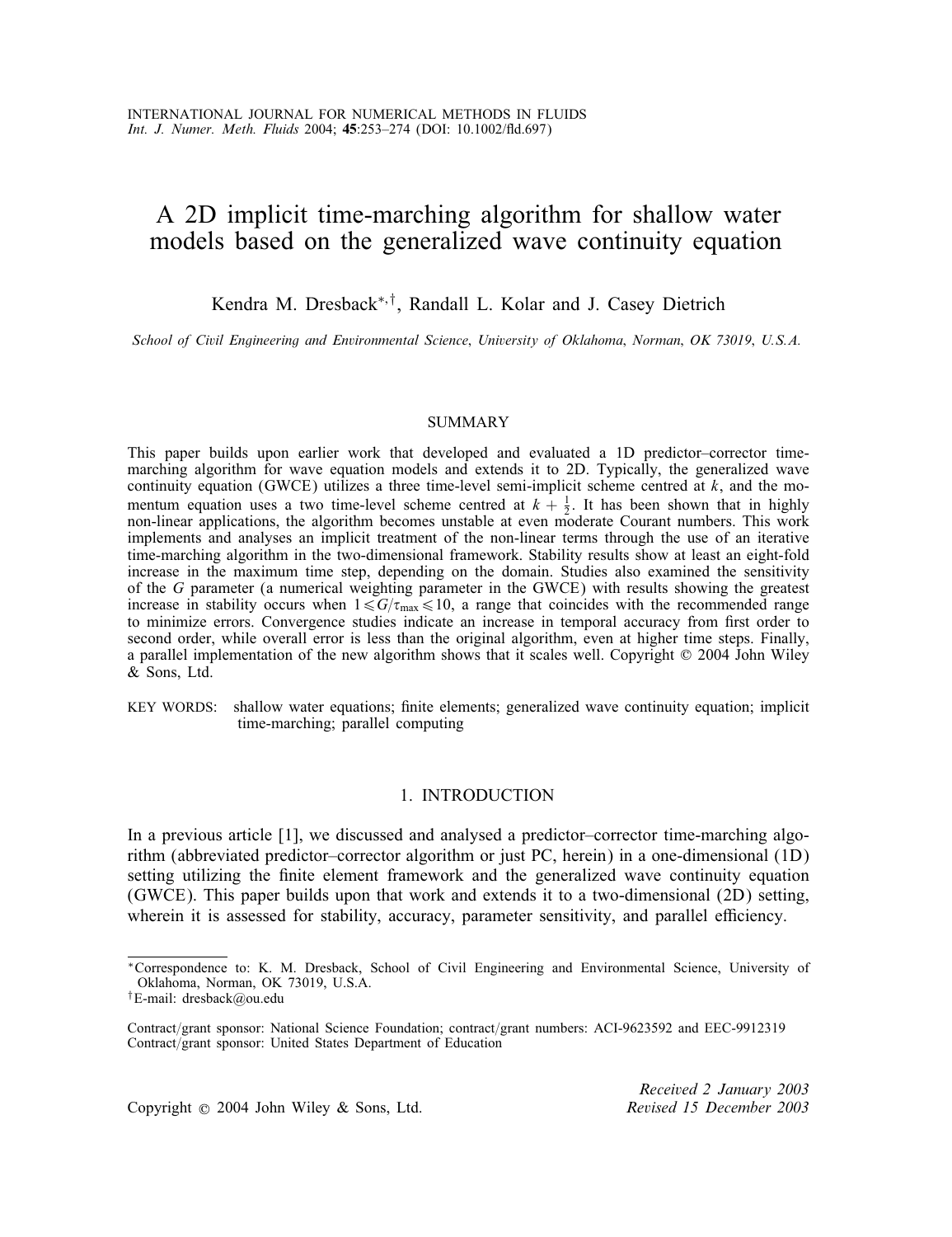Herein, the finite-element code is based on Lynch and Gray's [2] wave continuity equation (WCE), which suppresses spurious oscillations without having to dampen the solution either numerically or artificially. Further studies by Kinnmark [3] determined that there was no loss in the wave propagation characteristics of the WCE if a numerical parameter,  $G$ , is introduced. This parameter expresses a balance between the primitive form and the pure wave form of the shallow water equations. The model utilized in this paper, ADCIRC (an ADvanced threedimensional CIRCulation model) [4] is based on the GWCE.

Currently, non-linear applications with ADCIRC have stability problems unless a severe Courant number restriction is imposed. The Courant number is defined as

$$
C_{\rm r} = \frac{c \times \Delta t}{\Delta x} \tag{1}
$$

where  $c = \sqrt{gh}$  is the linear wave celerity,  $\Delta x$  is minimum node spacing and  $\Delta t$  is the time step. In practice, we have found that for deep ocean flows, a practical upper bound of the Courant number  $(C_r)$  is 0.5 in order to maintain stability; however, an even tighter constraint (e.g.  $C_r \le 0.1$ ) must be imposed if the simulation includes barrier islands, constricted inlets, or wetting and drying of near-shore elements. In order to relax this restriction, an alternative time-marching procedure was proposed that treats the non-linear terms implicitly [5].

As reported in Reference [1] (and repeated here for completeness), a number of earlier studies looked at time-marching in shallow water models, but often from a noise suppression point-of-view. For example, Lee and Froehlich [6] summarize several time-marching procedures in their shallow water equation review paper, which covers everything from the trapezoidal rule to three-level semi-implicit schemes. Lynch and Gray [7] showed several of the same time-marching procedures in greater detail. They indicate that the best scheme for finite element shallow water models is the three-level semi-implicit scheme. Several years later, Kinnmark and Gray [8] examined a semi-implicit wave equation that produced accurate results, yet still treated the non-linear terms explicitly. Most of the more recent work with GWCE-based models has focused either on incorporating more physics or minimizing spatial error, e.g. alternative meshing criteria  $[9-11]$ , wetting and drying  $[12]$ , treatment of boundary conditions [13, 14], 3D baroclinic simulations [15, 16], and more accurate estimates of the vertical velocity [17]. Furthermore, attempts to achieve timely simulations have led to parallel codes [18, 19]. Little recent work with GWCE-based models has been devoted to alternative time-marching algorithms. The intent of this study is to fill this gap, viz, an implicit treatment of non-linear terms in both the GWCE and the momentum equation.

An implicit treatment can be realized by either simultaneous integration of the full non-linear equations or a predictor–corrector algorithm. A predictor–corrector algorithm was chosen over the simultaneous integration for the following reasons: (1) it can be easily implemented within the framework of the existing ADCIRC code; (2) it minimizes the size of the matrices that must be stored and inverted; and  $(3)$  it is more computationally efficient than the simultaneous integration of the full non-linear equations.

In this paper, we examine the impact of the 2D predictor–corrector algorithm on stability, G sensitivity, and temporal accuracy, both globally and locally. Also, we implement a combined parallel/predictor–corrector algorithm and assess the scalability of the resulting code. In our earlier paper, we provided the background on the shallow water equations and indicated the proposed changes to the time-marching algorithm [1]; a summary of these sections is included herein for completeness.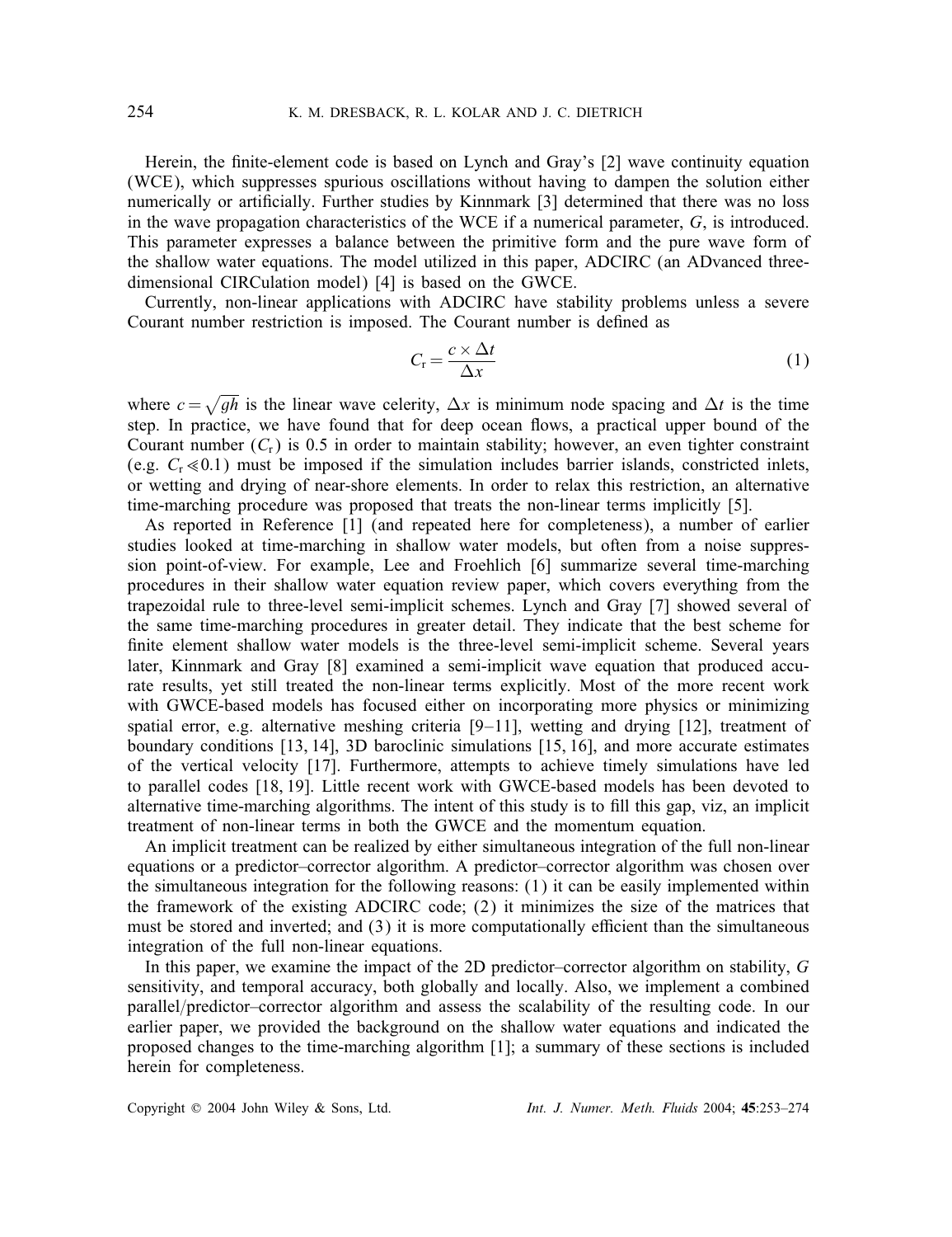### 2. SHALLOW WATER EQUATIONS

The full shallow water equations can be found in various sources  $[2-4, 20-22]$ ; the GWCE and non-conservative form of the momentum (NCM) equation, which form the basis of the ADCIRC model, are given below. Using operator notation, where L represents the primitive continuity equation, and  $M<sup>C</sup>$  the conservative form of the momentum equation, we present the GWCE for depth-averaged flows as

$$
W^{\rm G} = \frac{\partial L}{\partial t} + GL - \nabla \cdot \mathbf{M}^{\rm C}
$$
 (2)

where  $G$  is the numerical 'penalty' parameter. Lynch and Gray's  $[2]$  WCE can be obtained by setting  $G = \tau$ , where  $\tau$  is the bottom friction. It should be noted that the higher the value of G, the more the GWCE approaches the primitive equation. Expanded versions of the GWCE and NCM equation are shown below. All terms are described in the nomenclature section, but the predominant variables are noted after the equations. The abbreviations appearing above certain terms in these equations will be discussed in subsequent sections.

*GWCE*

$$
W^{G} = \frac{\partial^{2} \zeta}{\partial t^{2}} + G \frac{\partial \zeta}{\partial t} + G \nabla \cdot (H\mathbf{v}) - \nabla \cdot \left\{ \nabla \cdot (\mathbf{H}\mathbf{v}) + H\mathbf{f} \times \mathbf{v} + \tau H\mathbf{v} \right\}
$$
  
+ 
$$
H \nabla \left[ \frac{p_{a}}{\rho} + g(\zeta - \alpha \eta) \right] - \mathbf{A} - \frac{1}{\rho} \nabla \cdot (H\mathbf{T}) \right\} = 0
$$
 (3)

*NCM Equation*

$$
\mathbf{M} = \frac{\partial \mathbf{v}}{\partial t} + \mathbf{v} \stackrel{\text{'am'}}{\cdot} \nabla \mathbf{v} + \stackrel{\text{'bm'}}{\tau} \nabla \mathbf{v} + \mathbf{f} \times \mathbf{v} + \nabla \left[ \frac{p_a}{\rho} + g(\zeta - \alpha \eta) \right] - \frac{\mathbf{A}}{H} - \frac{1}{\rho H} \nabla \cdot (H\mathbf{T}) = 0 \tag{4}
$$

where  $\zeta$  is the elevation of the water surface above the datum, t is time, **v** is the depth-averaged velocity and H is the total fluid depth  $h + \zeta$ velocity, and H is the total fluid depth,  $h + \zeta$ .<br>Algorithms based on these two equations res

Algorithms based on these two equations result in solutions that compare well with analytical solutions and field data for both elevation and velocity. The codes typically use equal-order finite element interpolating functions (linear  $C^0$  elements). As presently coded, semi-implicit<br>time discretization of the GWCE uses a three-time-level approximation centred at k while time discretization of the GWCE uses a three-time-level approximation centred at  $k$ , while time discretization of the NCM equation uses a lumped two-time-level approximation centred at  $k + \frac{1}{2}$ . Equations are linearized by formulating the non-linear terms explicitly. Exact<br>quadrature rules are used. Product terms in the equations are simplified by linearly interpoquadrature rules are used. Product terms in the equations are simplified by linearly interpolating the products of the variables, not the individual variables.  $L<sub>2</sub>$  interpolation is applied to the advective terms. A time-splitting solution procedure is adopted wherein the GWCE is first solved for nodal elevations and then the NCM equation is solved for the velocity field. Resulting discrete equations can be found in Luettich *et al.* [4].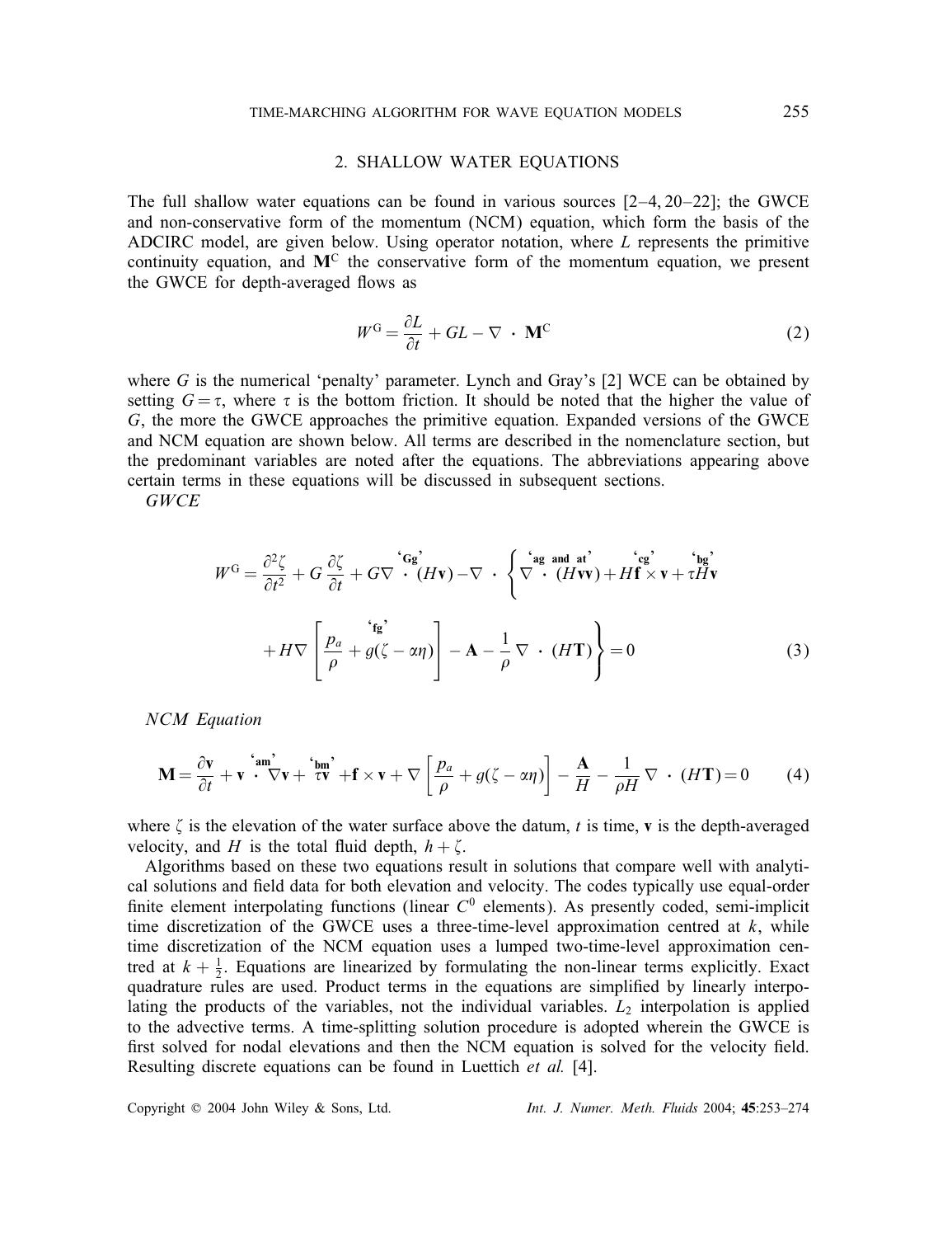## 3. DESCRIPTION OF THE IMPLICIT TIME-MARCHING ALGORITHM

As noted, the current semi-implicit algorithm evaluates the linear terms implicitly and the non-linear terms explicitly. At the past and present time levels in ADCIRC, elevation and velocity values are known (either from initial conditions or previous calculations). The original algorithm takes the elevation and velocity values for the past  $(k-1)$  and the present  $(k)$  and uses them to calculate the values for the future  $(k+1)$  time level for the linear terms. However, the non-linear terms are evaluated using only the elevation and velocity values at the present time level  $(k)$ . Kolar *et al.* [5] hypothesized that the stability constraint stems primarily from this explicit evaluation of non-linear terms.

In order to evaluate the non-linear terms implicitly, a predictor–corrector time-marching algorithm is introduced. The predictor stage, which is equivalent to the original algorithm, evaluates the non-linear terms using values from the present. Predicted future values, called  $k<sup>*</sup>$ , and the already-known present  $(k)$  and past  $(k-1)$  values are then used to obtain corrected values for the future  $(k + 1)$  time level. The corrector stage can be repeated as many times as necessary until convergence. In all applications to date, a single iteration of the corrector stage appears to be sufficient.

Non-linear terms exist in both governing equations for ADCIRC—the NCM and GWCE. Our study focuses on all eight non-linear terms, identified in Equations  $(3)$  and  $(4)$  by the names above the terms. Six reside in the GWCE: advective (abbreviated 'ag and at'), in which 'ag' is associated with the spatial derivative and 'at' is associated with the temporal derivative;<sup>†</sup> finite amplitude (abbreviated 'fg'); Coriolis (abbreviated 'cg'); GWCE flux times G (abbreviated 'Gg'); and GWCE flux times  $\tau$  (abbreviated 'bg'). Two are from the NCM equation: the advective term (abbreviated 'am') and the bottom friction term (abbreviated  $`bm$ ').

Through the use of time weight coefficients, users have the option to distribute the relative contribution of the non-linear terms over the three time levels. Comprehensive 1D studies [1] and accompanying 2D studies have shown that optimal coefficients are problem dependent, but that near-optimal results for any domain are found by centring the GWCE time weights at  $k$  (meaning that the time weights for the non-linear terms are weighted equally between k + 1 (or k<sup>∗</sup>), k, k − 1) and centring NCM time weights at  $k + \frac{1}{2}$  (meaning that the terms are weighted equally between k and  $k + 1$  (or  $k^*$ )). For this manuscript all non-linear terms are weighted equally between k and  $k + 1$  (or  $k<sup>*</sup>$ ). For this manuscript, all non-linear terms are treated implicitly using this near-optimal time weighting scheme.

## 4. TWO-DIMENSIONAL DOMAINS

We examine algorithm behaviour on a number of domains: the quarter annular harbour (denoted 'quarter annular'), a fictional grid that has a well-documented analytical solution, and several application domains—Bight of Abaco (denoted 'Bahamas'), Western North Atlantic (denoted 'Eastcoast'), and Gulf of Mexico.

 $\ddagger$ Earlier modifications to the ADCIRC code converted the advection term in the GWCE to non-conservative form by using the primitive continuity equation to split it into two terms, one involving a spatial derivative and one involving a temporal derivative. See Reference [22] for full details.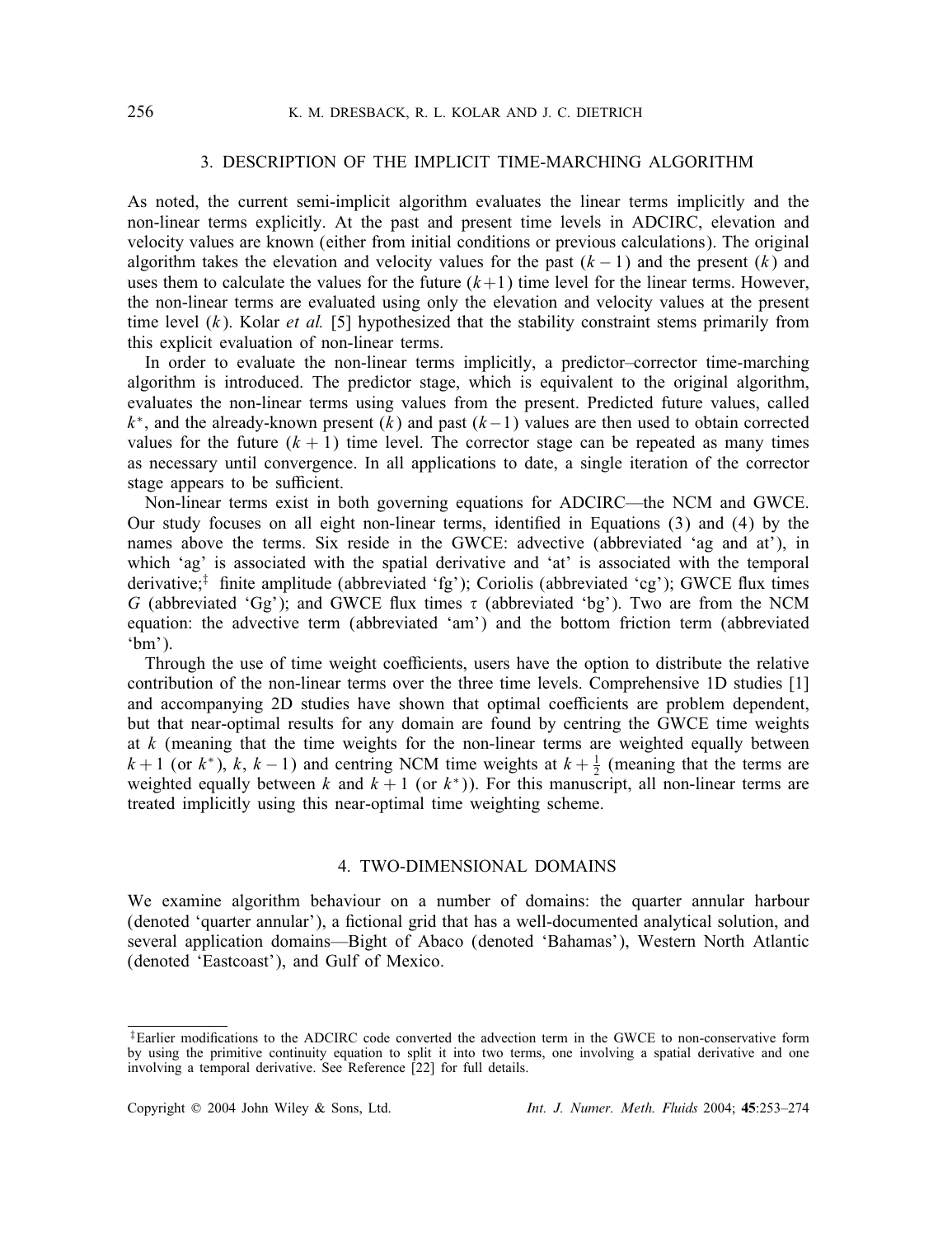

Figure 1. Quarter annular harbor domain  $(10 \times 10$  resolution).

The quarter annular harbour grid is shown in Figure 1. Boundaries are marked on the figure, with either ocean or land indicated. The boundary condition for the open ocean boundary is the  $M_2$  tidal constituent with a 1 m amplitude, while the land boundaries are no flow. Resolutions used in comparison studies include  $5 \times 5$ ,  $10 \times 10$ ,  $15 \times 15$ ,  $20 \times 20$ ,  $25 \times 25$  and  $30 \times 30$  (radial divisions  $\times \theta$  divisions).

The application domains (Eastcoast, Gulf of Mexico and Bahamas) are shown in Figure 2; boundary conditions are indicated in the figure. Table I contains information regarding parameters, boundary, and grid information for each of the application domains. In all of the domains, the land boundaries are treated as no flow. Two meshing criteria were used in developing the Gulf of Mexico grids:  $\lambda/\Delta x$ , which is commonly used in grid development, and the Local Truncation Error Analysis (LTEA), developed by Hagen *et al.* [11]. In the LTEA technique, nodes are placed in order to minimize spatial truncation error.

## 5. NUMERICAL EXPERIMENTS AND DISCUSSION

#### *5.1. Stability*

Dominant non-linear terms preclude the use of traditional stability studies, such as Fourier analysis. Therefore, we utilize heuristic methods. In particular, stability changes with the new algorithm were determined from these steps: (1) Each domain was evaluated using the original algorithm to obtain the maximum stable time step (to nearest 5 s) for each type of spatial discretization; (2) Each domain was evaluated using the predictor–corrector algorithm to obtain the maximum stable time step for each spatial discretization; (3) Results from the two previous steps were compared to one another and a percent change between the two resulting time steps was obtained. Because the corrector iteration requires another solution of the system matrix, we need to achieve more than a  $n \times 100\%$  change for the predictorcorrector algorithm to be considered cost-effective, where  $n$  is the number of corrector steps. This is a conservative estimate because it assumes the entire load vector is reevaluated with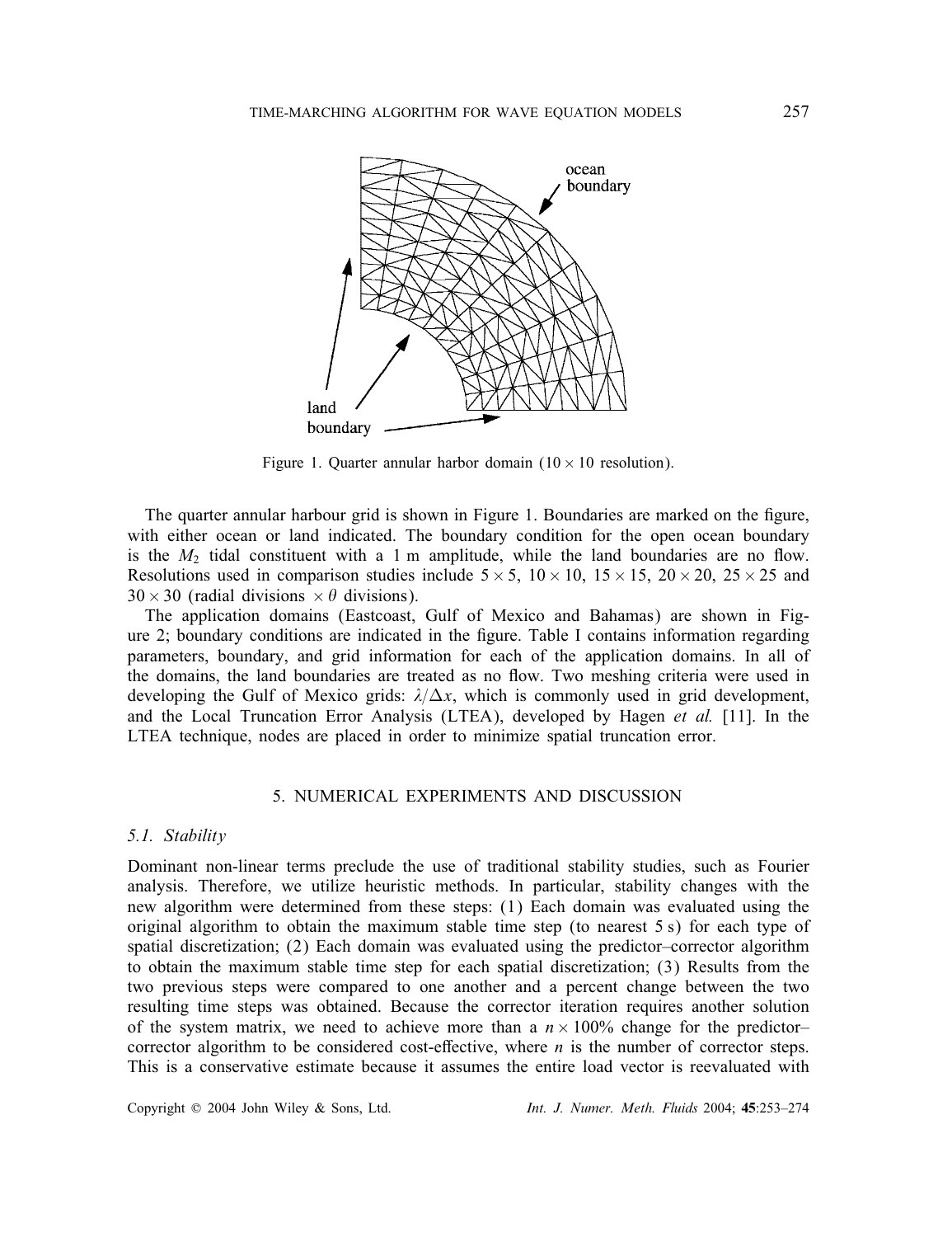

Figure 2. Eastcoast domain with the Gulf of Mexico (LTEA resolution) and Bahamas domains zoomed in.

each iteration, while in reality, only the  $k*/k + 1$  portion of the non-linear terms needs to be updated. Previous results showed no significant gains in performing more than one iteration of the corrector step, therefore only one iteration is considered herein.

Results for each of the domains are summarized in Table II with the maximum allowable time steps shown along with the maximum Courant number. In all the domains, results show that the Courant number restriction relaxes with the predictor–corrector algorithm. Generally, Courant numbers with the original algorithm are less than 0.5, while Courant numbers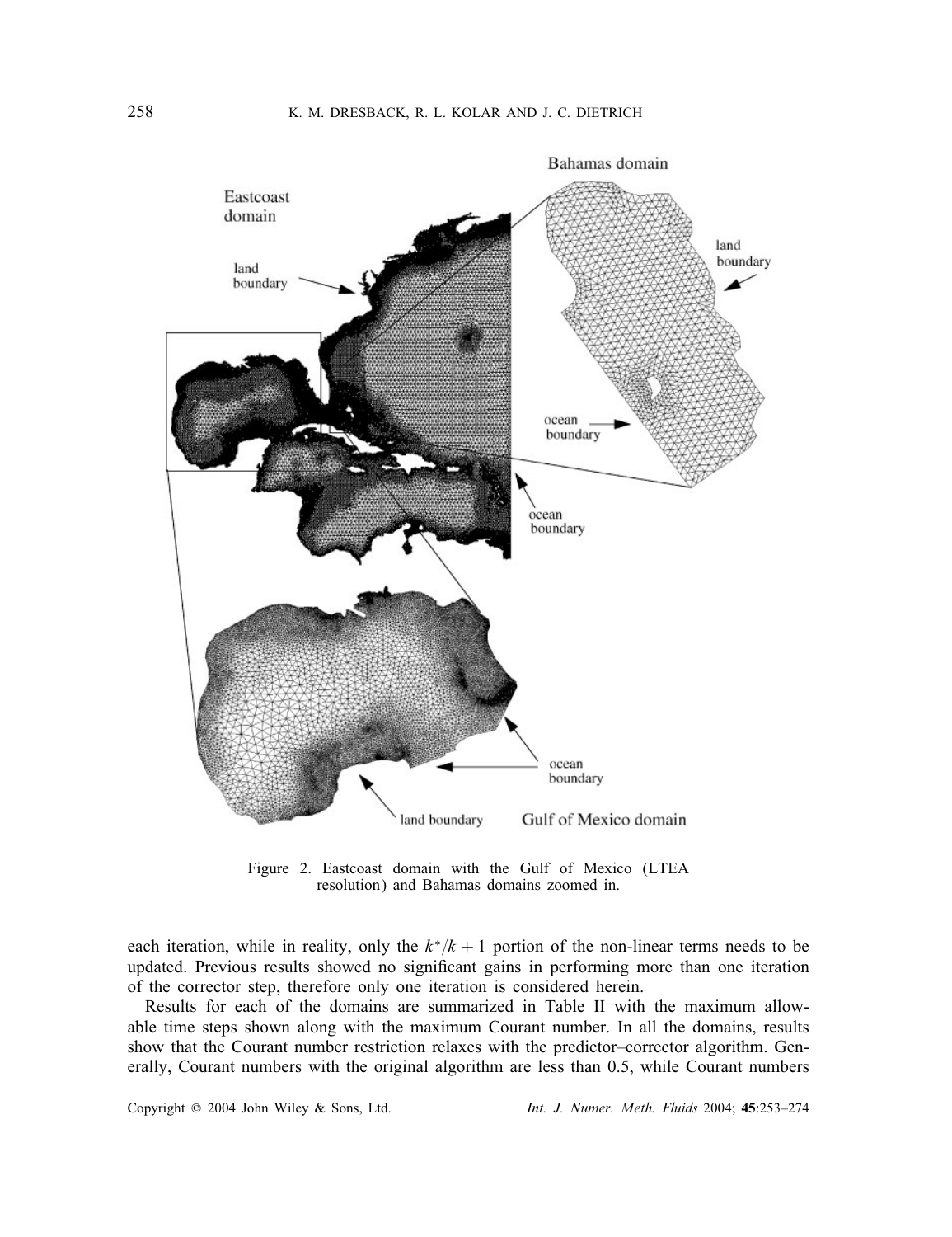|                             | <b>Bahamas</b>     |                    | Gulf of Mexico | Eastcoast          |
|-----------------------------|--------------------|--------------------|----------------|--------------------|
| Meshing criteria            | $\lambda/\Delta x$ | $\lambda/\Delta x$ | <b>LTEA</b>    | $\lambda/\Delta x$ |
| $#$ nodes                   | 926                | 11701              | 11934          | 32947              |
| $#$ elements                | 1696               | 21970              | 22870          | 61705              |
| Min. bathymetry (m)         | 1.0                | 1.0                | 0.7            | 3.0                |
| Max. bathymetry (m)         | $\sim 9.0$         | $\sim 3600.0$      | $\sim 3600.0$  | $\sim 6000.0$      |
| original G value $(s^{-1})$ | 0.009              | 0.009              | 0.009          | 0.005              |
| $M_2$ amplitude (m)         | 0.395              | $0.07 - 0.173$     | $0.07 - 0.173$ | $0.0652 - 0.5580$  |
| $O_1$ amplitude (m)         | 0.075              |                    |                |                    |
| $K_1$ amplitude (m)         | 0.095              |                    |                |                    |
| $S_2$ amplitude (m)         | 0.06               |                    |                |                    |
| $N_2$ amplitude (m)         | 0.10               |                    |                |                    |

Table I. Application domain information.

Table II. Numerical stability experiments—maximum stable time step and associated Courant number for various domains.

|                        | Original                     | Predictor-corrector          | Percent          |
|------------------------|------------------------------|------------------------------|------------------|
| Domain                 | $\Delta t$ , s $(C_{\rm r})$ | $\Delta t$ , s $(C_{\rm r})$ | increase $(\% )$ |
| <i>Ouarter annular</i> |                              |                              |                  |
| $5 \times 5$           | 2205(0.50)                   | 7095 (1.50)                  | 222              |
| $10 \times 10$         | 1120(0.47)                   | 5140 (2.14)                  | 359              |
| $15 \times 15$         | 730 (0.45)                   | 4250 (2.47)                  | 482              |
| $20 \times 20$         | 550 (0.45)                   | 3685 (3.00)                  | 569              |
| $25 \times 25$         | 445 (0.45)                   | 3400 (3.40)                  | 664              |
| $30 \times 30$         | 370 (0.45)                   | 3060 (3.74)                  | 727              |
| <b>Bahamas</b>         |                              |                              |                  |
| $\lambda/\Delta x$     | 245 (0.57)                   | 885 (2.06)                   | 261              |
| Gulf of Mexico         |                              |                              |                  |
| $\lambda/\Delta x$     | 200(0.52)                    | 580 (1.54)                   | 190              |
| <b>LTEA</b>            | 100(0.17)                    | 360(0.62)                    | 260              |
| Eastcoast              |                              |                              |                  |
| $\lambda/\Delta x$     | 55 (0.032)                   | 470 (0.27)                   | 754              |

greater than 1.0 can be realized with the predictor–corrector algorithm. All domains obtain the necessary 100% increase for the new algorithm to be cost-effective. The greatest increase in the maximum stable time step occurs with the Eastcoast domain, which shows an eight-fold increase.

For the different spatial discretizations, results from the quarter annular and Gulf of Mexico domains indicate that resolution changes do affect the stability results. In particular for the quarter series, the maximum Courant number with the original algorithm remains constant with increasing resolution; however, the maximum Courant number with the predictor–corrector algorithm increases with increasing resolution. For the Gulf of Mexico domain, we evaluated two different meshing techniques, the typical  $\lambda/\Delta x$  and the LTEA. The LTEA method adds refinement in the grid where truncation errors are high, which usually coincides with the continental shelf and shelf break. For these two refinements, we analysed the spatial variability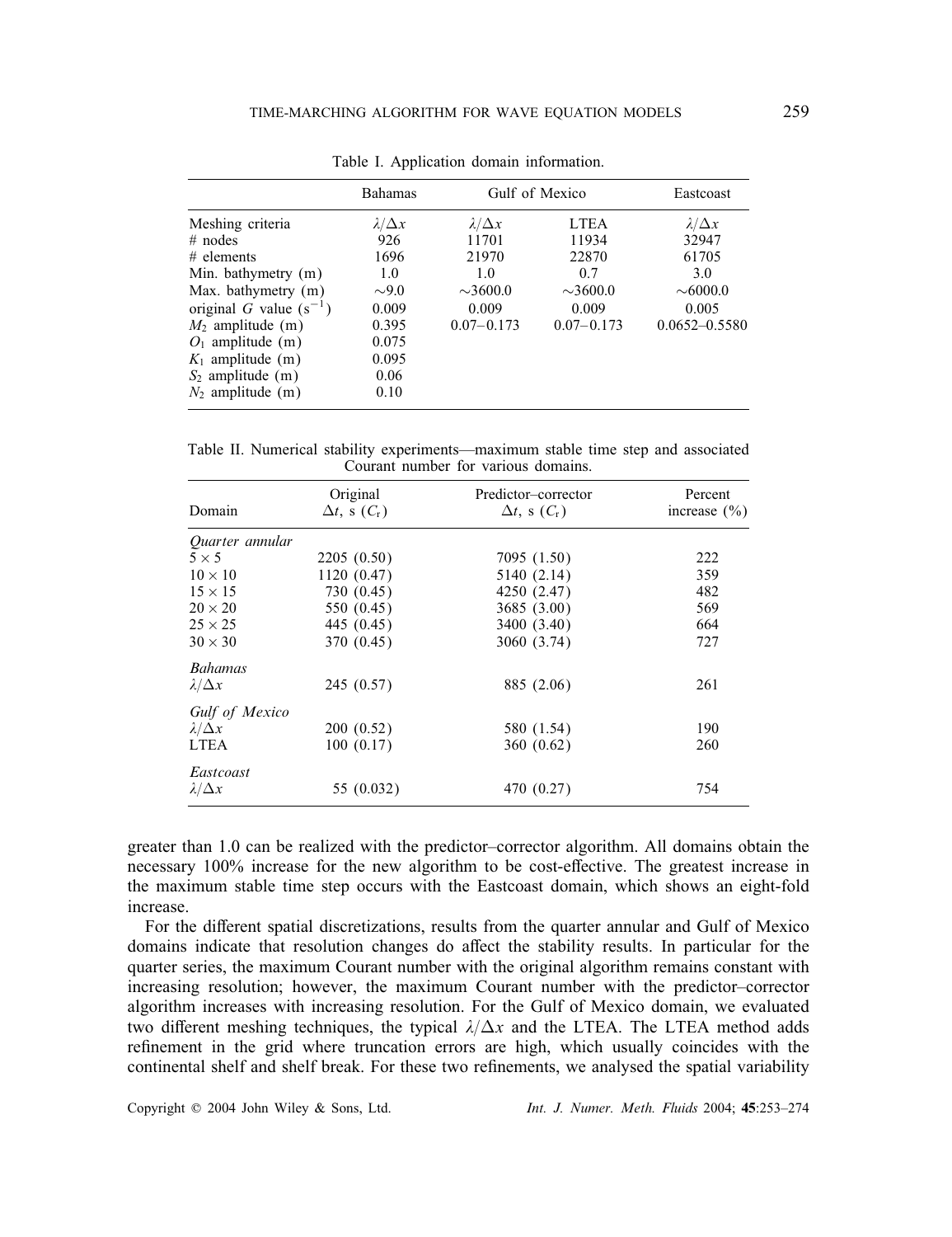of the Courant number over the continental shelf and shelf break. From these studies, we found that the LTEA grid tends to even out the magnitude of the Courant number over the break, with the most restrictive Courant number occurring in the shallow, near-shore region; in contrast, the  $\lambda/\Delta x$  grid shows a limiting Courant number at the shelf break.

#### *5.2. G Sensitivity*

Sensitivity studies provide information on how parameter changes impact algorithm performance. Herein, we are especially interested in how  $G$ , the numerical parameter in the GWCE, impacts the maximum stable time step for the PC algorithm. Sensitivity analyses were conducted on three domains, with several spatial resolutions: quarter annular domain with two spatial resolutions,  $10 \times 10$  and  $30 \times 30$ ; Bahamas domain; and Gulf of Mexico domain with two meshing techniques,  $\lambda/\Delta x$  and LTEA. In each of these domains, we analysed a range of G values between 0.00001 and 0.1 s<sup>-1</sup>. Using the PC algorithm, for each G parameter value we obtained the maximum stable time step, which we compared to the maximum stable time step from the original algorithm with the  $G$  parameter fixed at its base value.<br>Percent changes between these two scenarios are shown in Figure 3. Figure

Percent changes between these two scenarios are shown in Figure 3. Figure 3(a) shows the quarter annular domain with the two resolutions, along with Bahamas domain. For the quarter annular domains, the greatest increase in stability occurs with  $G$  between 0.001 to 0.0001 s<sup>-1</sup>, with peaks at  $G = 0.0004$  s<sup>-1</sup> for the  $10 \times 10$  resolution and  $G = 0.0007$  s<sup>-1</sup> for the  $30 \times 30$  resolution. For the Bahamas domain, the greatest increase occurs between 0.01 and 0.001 s<sup>-1</sup>, with the peak at 0.0025 s<sup>-1</sup>. Figure 3(b) shows the results from the two Gulf of Mexico meshes. For the  $\lambda/\Delta x$  grid, the greatest increase in stability occurs when the G value is between 0.001 and 0.0001 s<sup>−1</sup> with the peak occurring at  $G = 0.00068$  s<sup>−1</sup>, while for the LTEA grid, the greatest increase in stability occurs between 0.01 and 0.0001 s<sup>−1</sup> with two peaks—one at a  $G = 0.002$  s<sup>-1</sup> and the other at  $G = 0.00045$  s<sup>-1</sup>. A common feature of all is that stability is highly sensitive to the value of G used in the simulation.

An optimum range for  $G/\tau_{\text{max}}$  should lie between 1 and 10 in order to minimize the mass balance errors and errors in the generation of non-linear constituents, as indicated in previous work by Kolar *et al.* [22]. They also indicated that when  $G/\tau_{\text{max}}$  increases above 10, oscillations can appear in the solution. We computed this ratio for each of the domains to determine if the stability peak lies in-between this recommended range. In Figure 3, we indicate with arrows where  $1 \le G/\tau_{\text{max}} \le 10$  for each domain. In short, for all domains tested, the maximum increase in stability coincides with the range of  $G$  values that minimizes the mass balance errors and errors in the generation of non-linear constituents. Thus, a single value of G can meet both criteria.

## *5.3. Temporal accuracy*

In this section, we investigate the influence of the predictor–corrector algorithm on temporal accuracy, both globally and locally. Globally, we analyse the temporal accuracy using  $L_2$  and  $L_{\infty}$  norms for both elevation and velocity fields and determine the changes to the order of accuracy between the two algorithms. Discussion of these results occurs in the first subsection.  $L_{\infty}$  norms for both elevation and velocity fields and determine the changes to the order of In the second subsection, cumulative area fraction errors (CAFE) plots [23] are used to study the local behaviour of temporal accuracy.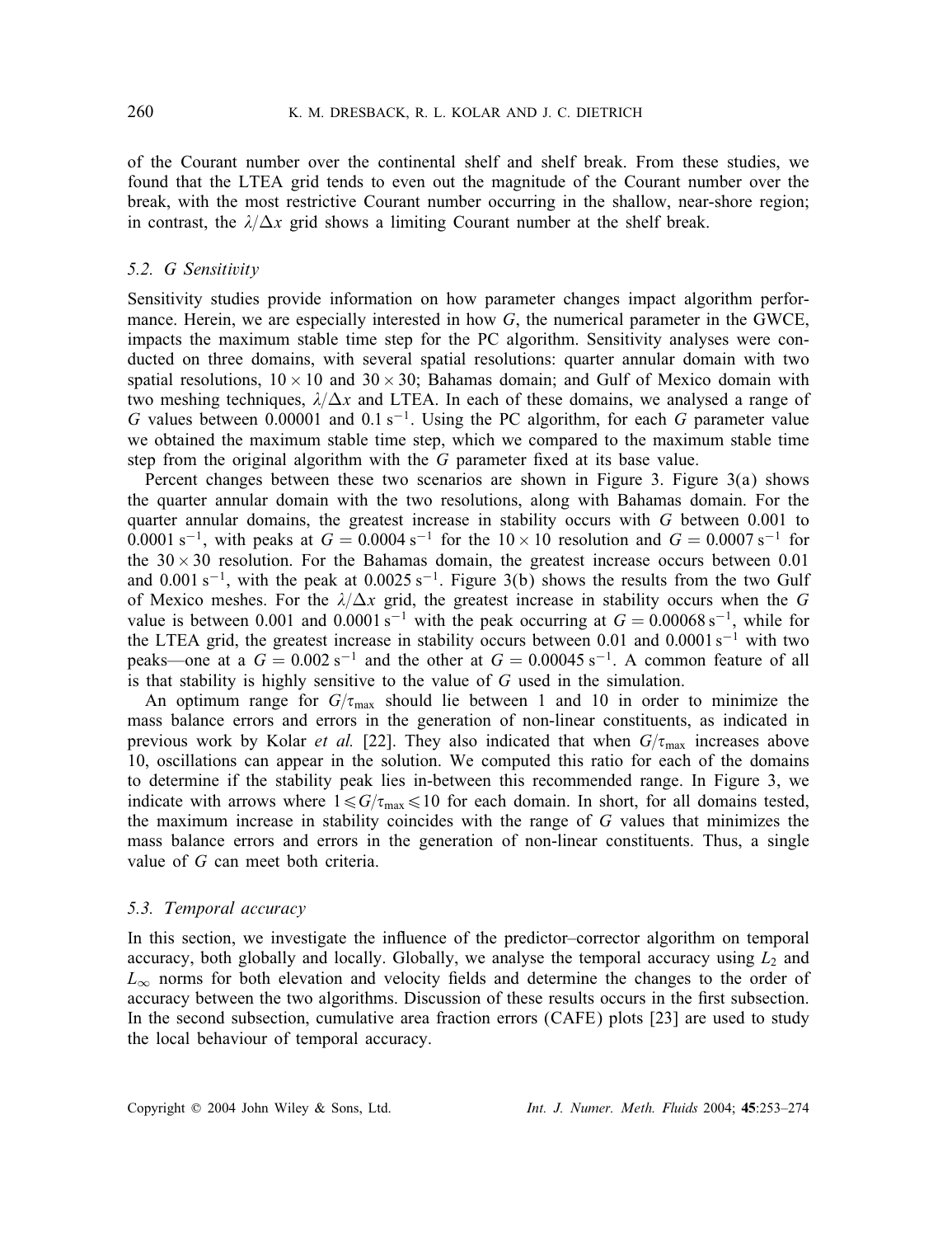

Figure 3. Sensitivity of the G parameter to stability for two-dimensional bathymetry: (a) quarter annular domains  $(10 \times 10$  (solid line) and 30 × 30 (dashed line) resolution) and Bahamas domain (dot-dash line) and (b) Gulf of Mexico  $\lambda/\Delta x$  (dashed line) and LTEA (solid line). Arrows indicate where  $1 \le G/\tau_{\text{max}} \le 10$  for each domain shown in the figures above.

*5.3.1. Global temporal accuracy (convergence rates).* In order to evaluate the global behaviour of temporal accuracy, including the overall convergence rate, we compared solutions from a coarse temporal resolution to a 'true' (fine  $\Delta t$ ) solution of 10 s. Accuracy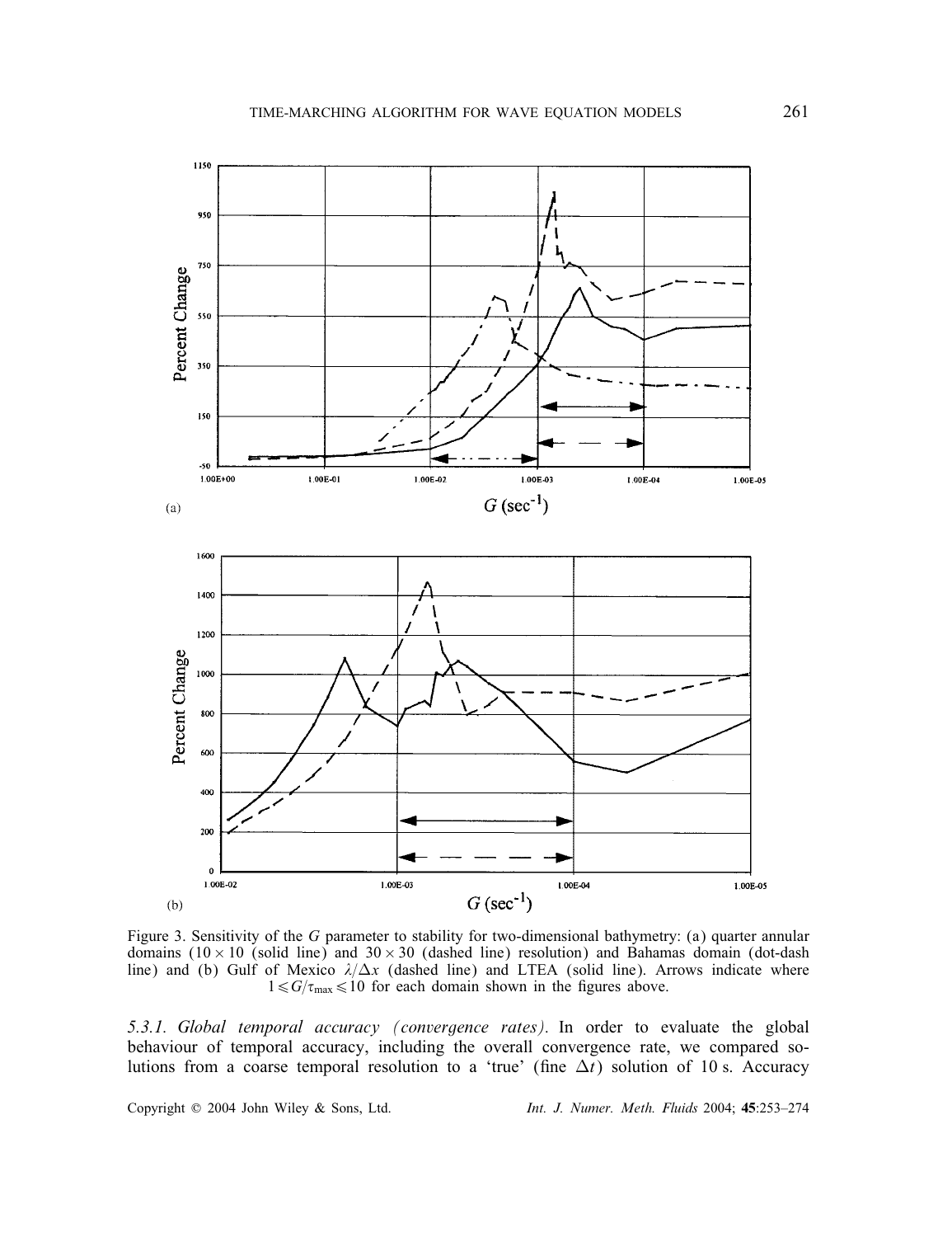changes were quantified by analysing the global error, as measured by the  $L_2$  norm and the  $L_1$  norm for both elevation and velocity fields. For all domains norms were evaluated at  $L_{\infty}$  norm for both elevation and velocity fields. For all domains, norms were evaluated at 120 discrete times covering 10 complete tidal cycles of the  $M_2$  tide, which is the dominant 120 discrete times covering 10 complete tidal cycles of the  $M_2$  tide, which is the dominant tidal signal. For the  $L_2$  norm, we averaged the results over time, while for the  $L_{\infty}$  norm, we determined the maximum value over time. We performed the temporal accuracy experiments on all of the domains: quarter annular (30 × 30 resolution), Bahamas, Gulf of Mexico ( $\lambda/\Delta x$ ) and Eastcoast. As representative examples, Figure 4 shows the elevation  $L_2$  norms for three of these domains: Bahamas (4a), Gulf of Mexico (4b), and Eastcoast (4c).

In all domains, results show that the error for the predictor–corrector algorithm plots below the original algorithm (less absolute error). The order of temporal accuracy, as indicated by the slope of the lines in Figure 4, increases from approximately first order for the original algorithm to second order for the predictor–corrector algorithm (see Table III). Results using either the  $L_{\infty}$  norm or the velocity field are similar.<br>These results mimic what we found with the 1D

These results mimic what we found with the 1D experiments [1]. Noteworthy is that the predictor–corrector algorithm shows the greatest increase in accuracy for domains where the bathymetry gradients are significant over much of the domain, such as the Gulf of Mexico. In contrast, the least gains are seen with the Eastcoast domain, which may be due to the fact that the majority of nodes are located in the deep bathymetry, where the wave propagation is more nearly linear. In these instances, updating the non-linear terms does not provide as much improvement to the accuracy.

*5.3.2. Local temporal accuracy.* Next, we evaluated the behaviour of the temporal accuracy over the spatial domain utilizing CAFE plots [23]. CAFE plots provide both absolute and relative errors between two simulations of the same domain with the same spatial resolution but different temporal resolutions. Absolute errors are obtained from the differences between results for a coarse and a fine temporal resolution, while relative errors take the absolute errors and divide by the results of the fine temporal resolution  $[11]$ . A frequency graph is developed based on these errors; viz. for each error level, the cumulative area fraction is computed, which is defined as the ratio of area of the grid associated with a certain error or greater is compared to the total area of the grid. The velocity field is decomposed into its elliptical trajectory that is described by the following components: major-semi axis, phase lag, eccentricity, and major-semi axis direction difference [11]. Elevation, being a scalar field, can be represented by amplitude and phase.

The following steps were used to develop CAFE curves for this study: (1) harmonic data is recorded for the original algorithm over several tidal cycles for coarse and fine temporal resolutions; (2) harmonic data is recorded for the predictor–corrector algorithm over several tidal cycles for coarse and fine temporal resolutions; (3) absolute and relative errors are calculated for each algorithm; (4) cumulative errors for both algorithms are computed; and (5) results from the original and predictor–corrector algorithms are plotted against each other to determine the percent area exceeding a certain error criteria.

Figure 5 shows two sample CAFE plots. To read these plots, one must first realize that a perfect solution (no error) would plot as a vertical line located at  $x = 0$ , indicated by the vertical solid line in Figure 5. Any deviations from this line represent errors in the simulation; the further the graph is from  $x = 0$ , the more the error. For a given convergence criteria, one finds the associated percent of cumulative area in the domain that exceeds the given criteria. For example in Figure 5(a), one first selects a convergence criteria (in this example,  $\pm 0.02$ cm)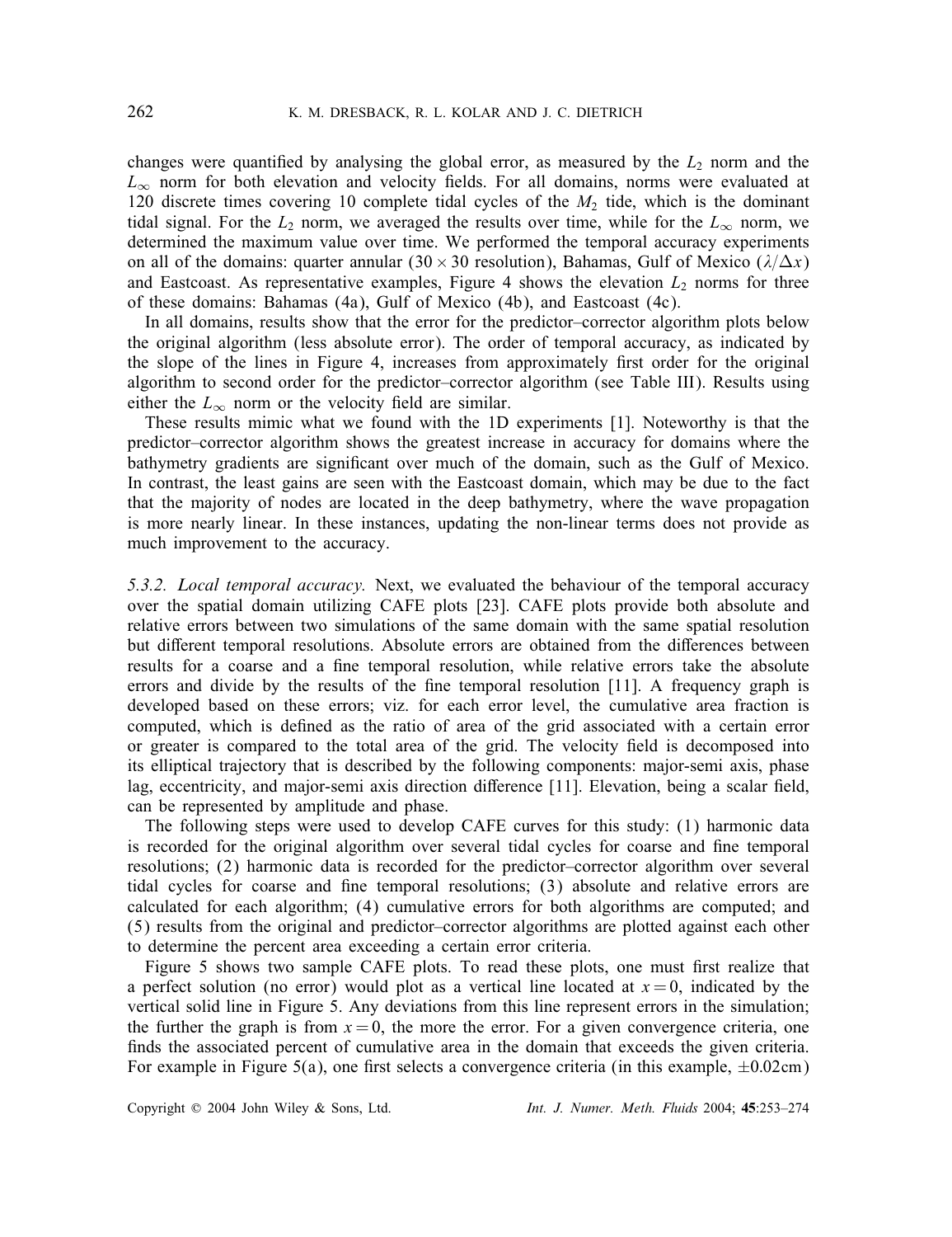

Figure 4. Temporal accuracy results for: (a) Bahamas, (b) Gulf of Mexico and (c) Eastcoast. All results are based on the  $L_2$  norm of elevation (dot-dash line—original algorithm (labelled OA), solid line—predictor–corrector algorithm (labelled PC)).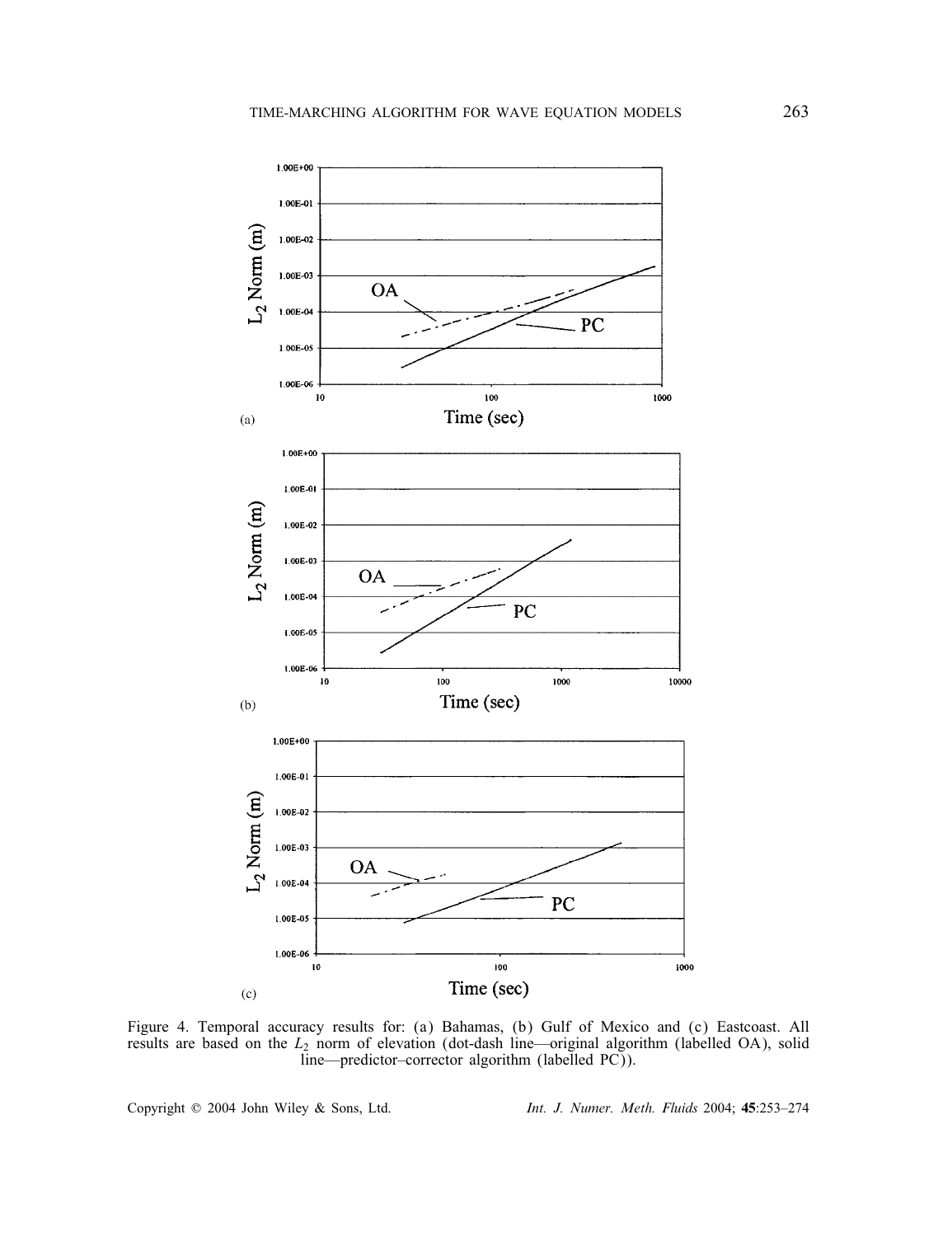Table III. Order of accuracy from slope of  $L_2$  norm for the elevation field (velocity field shows similar results). field shows similar results).

| Domains                          | Original | Predictor-corrector |  |
|----------------------------------|----------|---------------------|--|
| Quarter annular $(30 \times 30)$ | 1.15     | 2.03                |  |
| <b>Bahamas</b>                   | 1.27     | 1.89                |  |
| Gulf of Mexico                   | 1.19     | 1.97                |  |
| Eastcoast                        | 1.53     | 1.92                |  |



Figure 5. Sample CAFE plots. Vertical solid line at  $x = 0$  represents a 'perfect' solution (no error).

then follows that value to where it intersects the CAFE plot and obtains the cumulative area that exceeds this convergence criteria (in this case, 0.095% overprediction and 0.02% underprediction). Note that in Figure  $5(a)$ , the short-dashed line plots underneath the curve of the long-dashed line, indicating less error over the entire domain. Also, by examining the shape of the CAFE plots, we can infer the spatial distribution of the temporal error, e.g. if the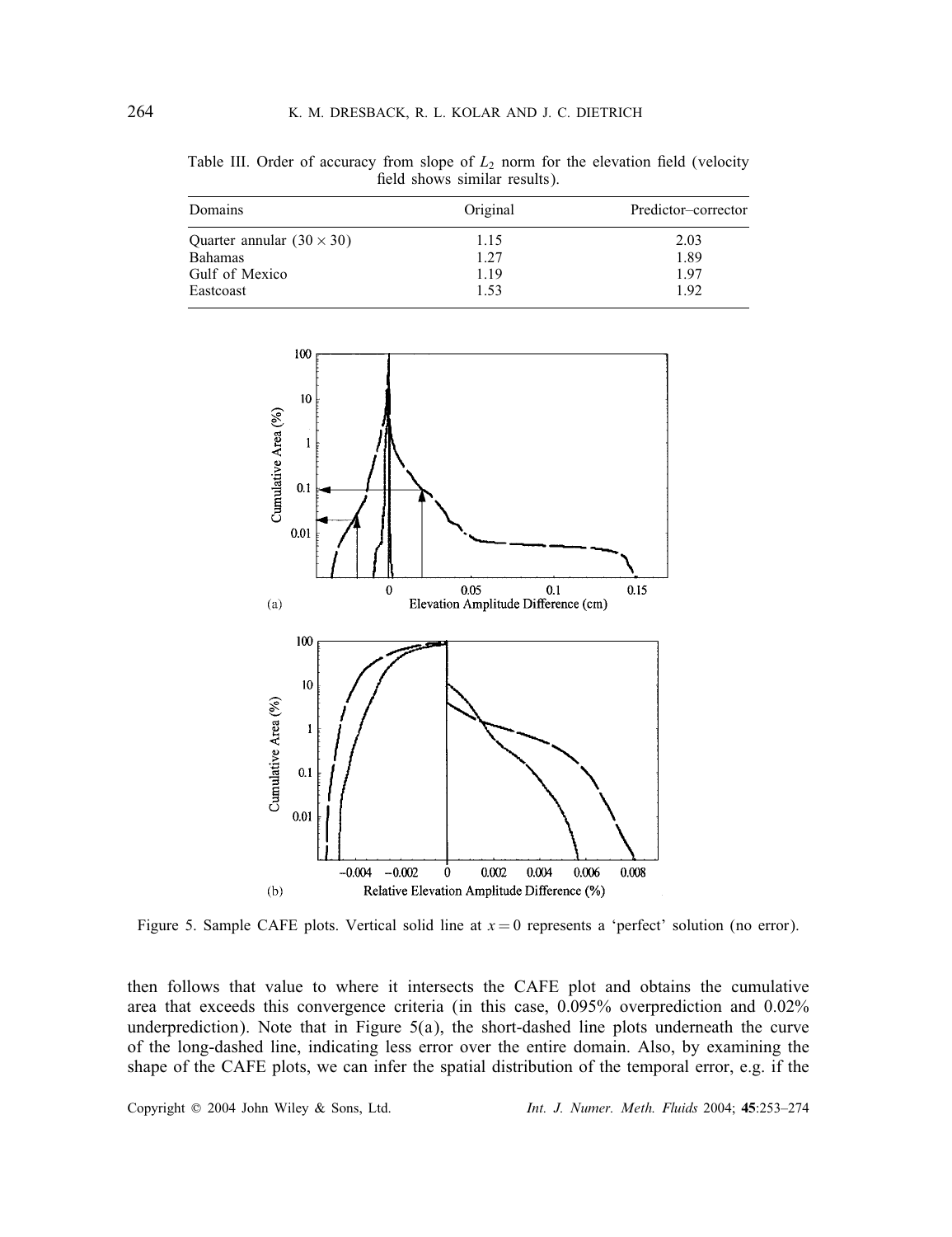|                                                   | Eastcoast<br>(same $\Delta t$ ) |              | Eastcoast<br>(different $\Delta t$ ) |        |
|---------------------------------------------------|---------------------------------|--------------|--------------------------------------|--------|
|                                                   | Original                        | PC.          | Original                             | PС     |
| Time step $(s)$<br>Elevation amplitude (absolute) | 40                              | 40           | 40                                   | 100    |
| $\%$ exceeding $-0.01$ cm                         | 0.3                             | 0.001        | 0.3                                  | 0.03   |
| $%$ exceeding 0.01 cm                             | 0.3                             | < 0.0001     | 0.3                                  | 0.04   |
| $\%$ exceeding $\pm 0.01$ cm                      | 0.6                             | < 0.0011     | 0.6                                  | 0.07   |
| Elevation amplitude (relative)                    |                                 |              |                                      |        |
| $\%$ exceeding $-0.1\%$                           | 0.1                             | 0.0009       | 0.1                                  | 0.01   |
| $%$ exceeding 0.1%                                | 0.08                            | 0.007        | 0.08                                 | 0.004  |
| $\%$ exceeding $\pm 0.1\%$                        | 0.18                            | 0.0079       | 0.18                                 | 0.014  |
| Elevation phase difference                        |                                 |              |                                      |        |
| $\%$ exceeding $-0.1^{\circ}$                     | 0.025                           | < 0.0001     | 0.025                                | 0.0008 |
| $\%$ exceeding 0.1 $\degree$                      | 0.02                            | 0.003        | 0.02                                 | 0.002  |
| $\%$ exceeding $\pm 0.1^{\circ}$                  | 0.045                           | $<$ $0.0031$ | 0.045                                | 0.0028 |

Table IV. Elevation error measures for Eastcoast domain.

curves are 'skinny' (narrow at the top), the temporal error is confined to a small portion of the domain, but if the curves are 'fat' (wider at the top—as shown in Figure 5(b)), temporal error permeates the domain.

Tables IV–VII present the error levels obtained from the CAFE results for two domains: Eastcoast and Gulf of Mexico  $(\lambda/\Delta x)$ . Results are representative of the accuracy changes for all the domains. These tables show the error levels for all of the velocity and elevation components for the indicated temporal resolutions. The criteria used in these tables are based on tolerance levels that exceed required accuracy for most applications. In the tables, the bold values indicate the lowest error. In analysing the results shown in these tables, we observe that when the time step is the same between the two algorithms, the predictor–corrector algorithm *always* produces less error. (Note that all bold numbers are under the 'PC, same  $\Delta t'$  column.) Noteworthy is that the error measure is often two orders of magnitude less. When the time step for the predictor–corrector algorithm is 2.5 times that of the original algorithm for Eastcoast and 3 times that of the original algorithm for the Gulf of Mexico, the results show the predictor–corrector algorithm still produces less error than the original algorithm at a lower time step in most ( $\approx 81\%$ ) of the cases. (Note that the majority of bold numbers are still under the 'PC, different  $\Delta t$ ' column.) Moreover, many of these predictorcorrector errors for the Eastcoast domain are still an order of magnitude less than the original algorithm.

## 5.4. Testing of the combined parallel/predictor–corrector algorithm

Complex applications on larger, more intricate domains require that we utilize parallel computing to obtain results in a time-efficient manner. Therefore, the last component of this work with the predictor–corrector algorithm was to code and analyse the algorithm in parallel. The original parallel code is reported in Dawson *et al.* [24], and it uses the METIS algorithm [25] to decompose grids. Ghost nodes and MPI (message passing interface) are used to pass information between the subdomains at each iteration. Further information on the parallel code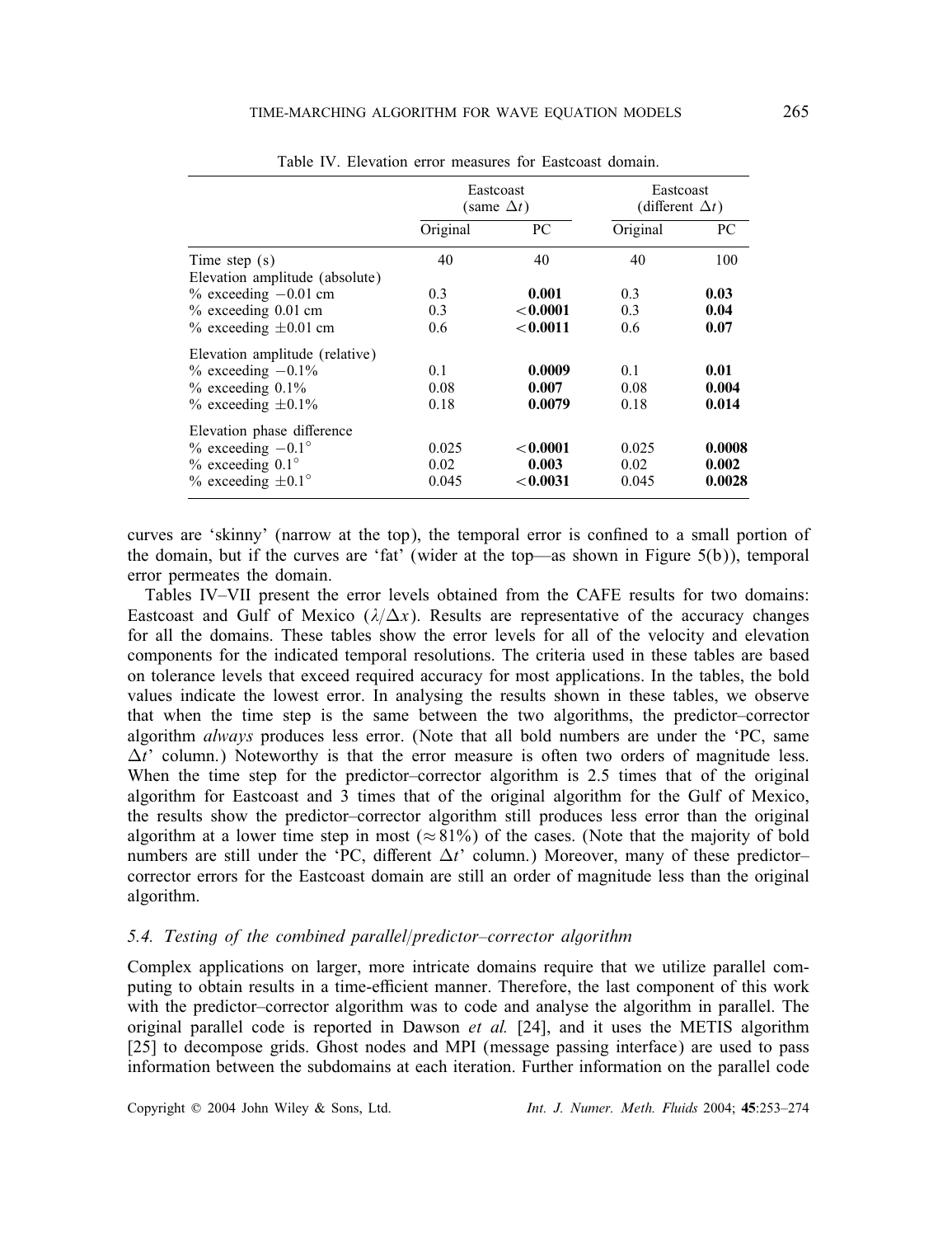|                                              | Eastcoast<br>(same $\Delta t$ ) |             | Eastcoast<br>(different $\Delta t$ ) |             |
|----------------------------------------------|---------------------------------|-------------|--------------------------------------|-------------|
|                                              | Original                        | PC          | Original                             | PC          |
| Time step $(s)$                              | 40                              | 40          | 40                                   | 100         |
| Major semi-axis (absolute)                   |                                 |             |                                      |             |
| $\%$ exceeding $-0.01$ cm s <sup>-1</sup>    | 0.2                             | ${<}0.0001$ | 0.2                                  | ${<}0.0001$ |
| $\%$ exceeding 0.01 cm s <sup>-1</sup>       | 0.04                            | < 0.0001    | 0.04                                 | < 0.0001    |
| $\%$ exceeding $\pm 0.01$ cm s <sup>-1</sup> | 0.24                            | < 0.0002    | 0.24                                 | < 0.0002    |
| Major semi-axis (relative)                   |                                 |             |                                      |             |
| $\%$ exceeding $-0.1\%$                      | 0.08                            | 0.0009      | 0.08                                 | 0.002       |
| $%$ exceeding 0.1%                           | 0.003                           | 0.002       | 0.003                                | 0.006       |
| $%$ exceeding $\pm 0.1\%$                    | 0.083                           | 0.0029      | 0.083                                | 0.008       |
| Major semi-axis phase difference             |                                 |             |                                      |             |
| $\%$ exceeding $-0.05^{\circ}$               | 0.14                            | 0.003       | 0.14                                 | 0.04        |
| $%$ exceeding 0.05 $^{\circ}$                | 0.9                             | 0.001       | 0.9                                  | 0.04        |
| $\%$ exceeding $\pm 0.05^{\circ}$            | 1.04                            | 0.004       | 1.04                                 | 0.08        |
| Eccentricity                                 |                                 |             |                                      |             |
| $\%$ exceeding $-0.0002$                     | 1                               | 0.015       | 1                                    | 0.8         |
| $%$ exceeding $0.0002$                       | 2                               | 0.012       | 2                                    | 0.4         |
| $\%$ exceeding $\pm 0.0002$                  | 3                               | 0.027       | 3                                    | 1.2         |
| Major semi-axis direction                    |                                 |             |                                      |             |
| $\%$ exceeding $-0.1^{\circ}$                | 0.07                            | ${<}0.0001$ | 0.007                                | 0.0005      |
| $\%$ exceeding 0.1 $\degree$                 | 0.016                           | < 0.0001    | 0.0016                               | 0.004       |
| $\%$ exceeding $\pm 0.1^{\circ}$             | 0.086                           | < 0.0002    | 0.0086                               | 0.0045      |

Table V. Velocity error measures for Eastcoast domain.

Table VI. Elevation error measures for Gulf of Mexico domain.

|                                  | Gulf of Mexico<br>(same $\Delta t$ ) |             | Gulf of Mexico<br>(different $\Delta t$ ) |      |
|----------------------------------|--------------------------------------|-------------|-------------------------------------------|------|
|                                  | Original                             | PC          | Original                                  | PC.  |
| Time step $(s)$                  | 50                                   | 50          | 50                                        | 150  |
| Elevation amplitude (absolute)   |                                      |             |                                           |      |
| $\%$ exceeding $-0.002$ cm       | 4                                    | ${<}0.0001$ | 4                                         | 3    |
| $%$ exceeding $0.002$ cm         | $\overline{c}$                       | < 0.0001    | $\overline{c}$                            | 0.7  |
| $\%$ exceeding $\pm 0.002$ cm    | 6                                    | < 0.0002    | 6                                         | 3.7  |
| Elevation amplitude (relative)   |                                      |             |                                           |      |
| $\%$ exceeding $-0.1\%$          | 0.4                                  | 0.007       | 0.4                                       | 0.25 |
| $%$ exceeding 0.1%               | 0.15                                 | 0.02        | 0.15                                      | 0.4  |
| $%$ exceeding $\pm 0.1\%$        | 0.55                                 | 0.027       | 0.55                                      | 0.65 |
| Elevation phase difference       |                                      |             |                                           |      |
| $\%$ exceeding $-0.1^{\circ}$    | 0.07                                 | 0.015       | 0.07                                      | 0.1  |
| $%$ exceeding 0.1 $^{\circ}$     | 0.08                                 | < 0.0001    | 0.08                                      | 0.1  |
| $\%$ exceeding $\pm 0.1^{\circ}$ | 0.15                                 | < 0.0151    | 0.15                                      | 0.2  |

can be found in Dawson *et al.* [24]. We adapted this strategy for the combined predictor– corrector/parallel code.

Figure 6 shows an example of the decomposition of the quarter annular grid  $(100 \times 100$ resolution) on four processors. Figure 7 shows the surface to volume ratio (computed as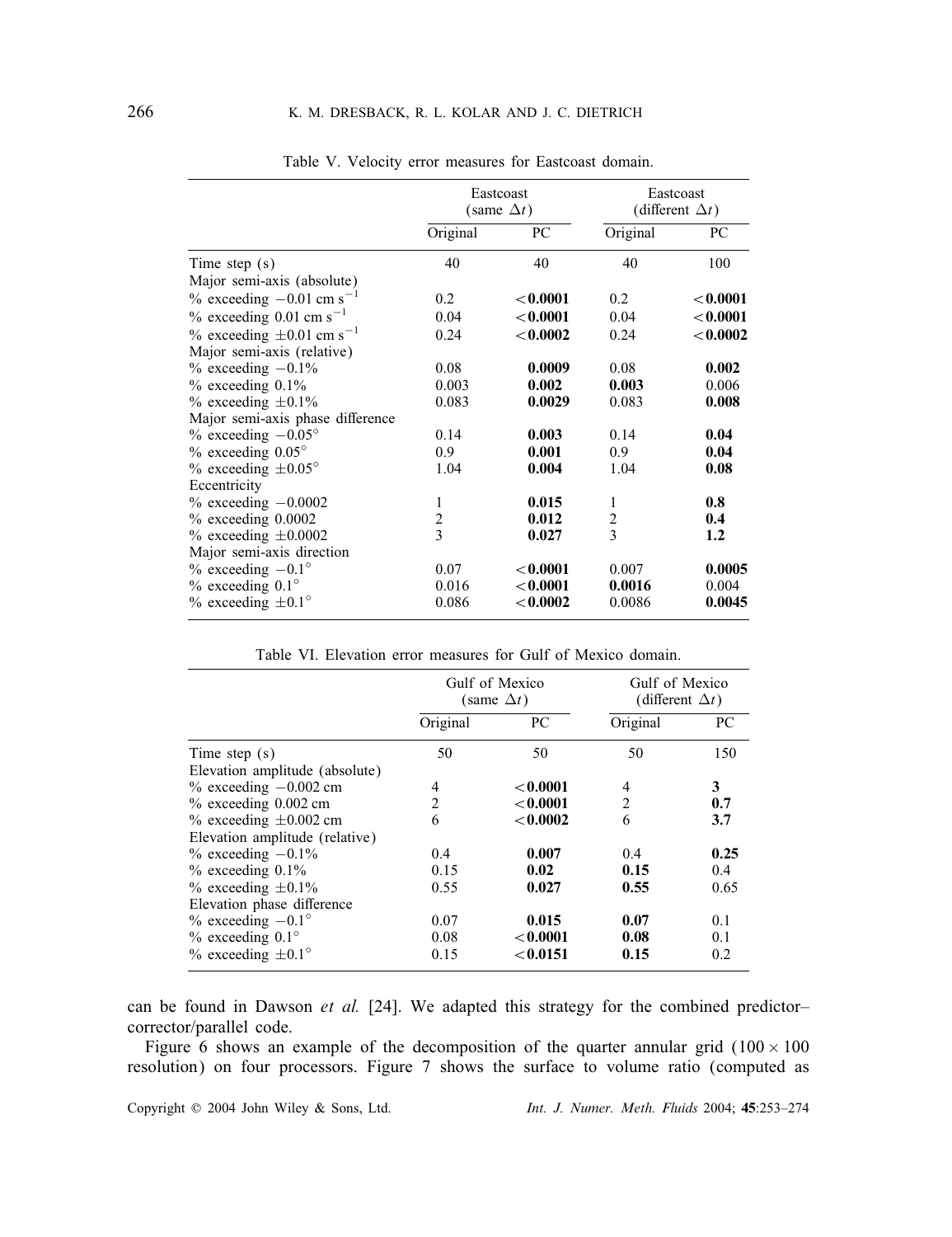|                                               | Gulf of Mexico<br>(same $\Delta t$ ) |             | Gulf of Mexico<br>(different $\Delta t$ ) |                |
|-----------------------------------------------|--------------------------------------|-------------|-------------------------------------------|----------------|
|                                               | Original                             | PC          | Original                                  | PC             |
| Time step $(s)$                               | 50                                   | 50          | 50                                        | 150            |
| Major semi-axis (absolute)                    |                                      |             |                                           |                |
| $\%$ exceeding $-0.001$ cm s <sup>-1</sup>    | 2.5                                  | 0.08        | 2.5                                       | 6              |
| $\%$ exceeding 0.001 cm s <sup>-1</sup>       | 3.5                                  | ${<}0.0001$ | 3.5                                       | 0.04           |
| $\%$ exceeding $\pm 0.001$ cm s <sup>-1</sup> | 6                                    | < 0.0801    | 6                                         | 6.04           |
| Major semi-axis (relative)                    |                                      |             |                                           |                |
| $%$ exceeding $-0.02\%$                       | 60                                   | 0.005       | 60                                        |                |
| $%$ exceeding $0.02\%$                        | 2                                    | 0.01        | $\mathbf{2}$                              | $\frac{5}{5}$  |
| $\%$ exceeding $\pm 0.02\%$                   | 62                                   | 0.015       | 62                                        | 10             |
| Major semi-axis phase difference              |                                      |             |                                           |                |
| $\%$ exceeding $-0.02^{\circ}$                | $\mathfrak{D}_{\mathfrak{p}}$        | 0.002       | $\mathbf{2}$                              | 8              |
| $\%$ exceeding 0.02 $^{\circ}$                | 10                                   | 0.022       | 10                                        | 1.5            |
| % exceeding $\pm 0.02^{\circ}$                | 12                                   | 0.024       | 12                                        | 9.5            |
| Eccentricity                                  |                                      |             |                                           |                |
| $\%$ exceeding $-0.0002$                      | 3.5                                  | < 0.0001    | 3.5                                       | 1.5            |
| $%$ exceeding $0.0002$                        | 4                                    | ${<}0.0001$ | 4                                         | 1.25           |
| $\%$ exceeding $\pm 0.0002$                   | 7.5                                  | ${<}0.0002$ | 7.5                                       | 2.75           |
| Major semi-axis direction                     |                                      |             |                                           |                |
| $\%$ exceeding $-0.02^{\circ}$                | 2                                    | 0.0004      | $\overline{2}$                            | 0.8            |
| $%$ exceeding $0.02^{\circ}$                  | 1.5                                  | < 0.0001    | 1.5                                       | $\overline{2}$ |
| $\%$ exceeding $\pm 0.02^{\circ}$             | 3.5                                  | < 0.0005    | 3.5                                       | 2.8            |

Table VII. Velocity error measures for Gulf of Mexico domain.



Figure 6. Example of the domain decomposition. The quarter annular domain with 100 000 nodes is shown for a four processor decomposition.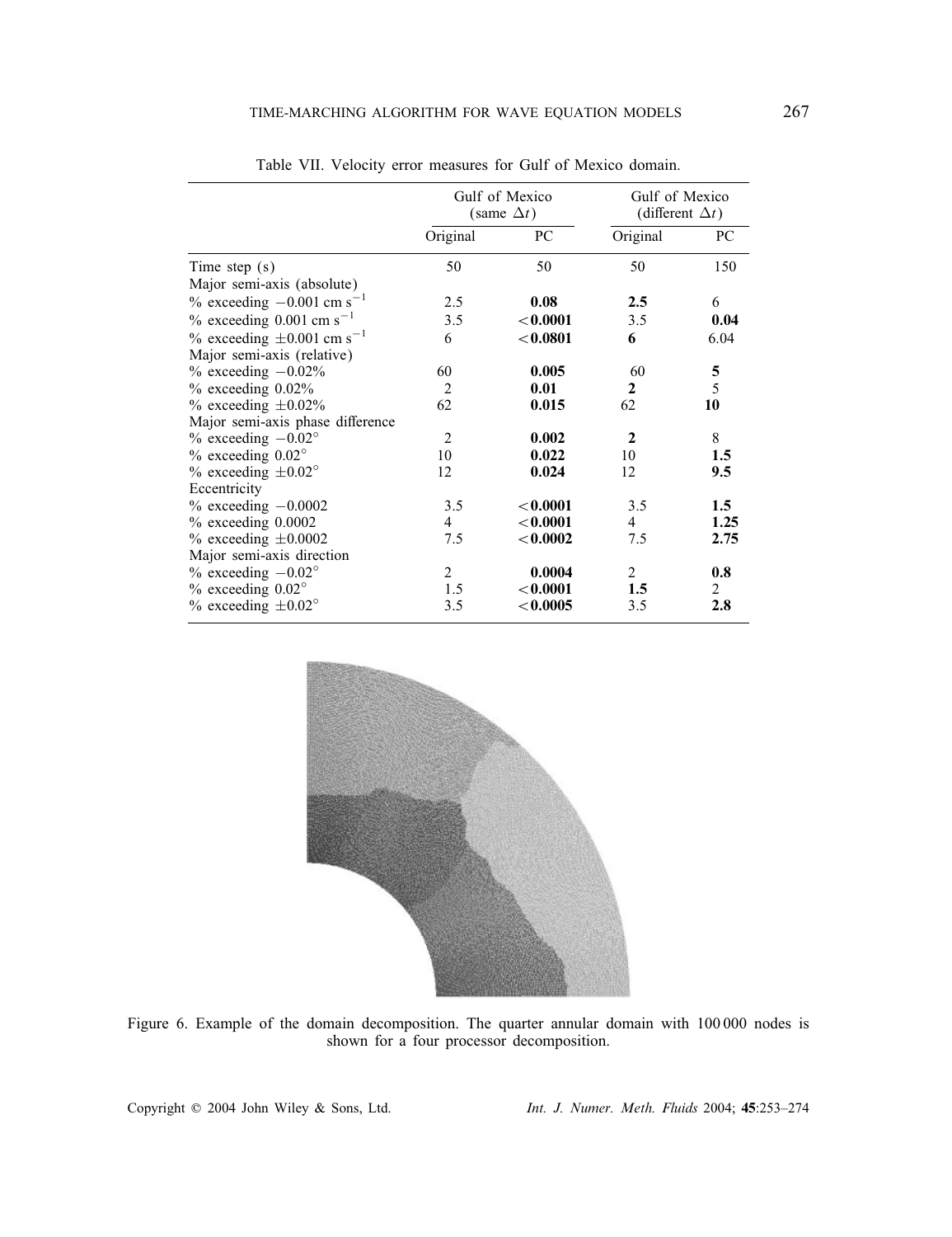

Figure 7. Surface to volume ratio vs number of subdomains. Dashed line—quarter annular domain  $(100 \times 100$  resolution)—labelled QA, Solid line with diamonds—Eastcoast domain—labelled EC. Theoretical values are shown with the dashed-dot-dot line—labelled TH.

the ratio of the number of nodes on the boundary of the subdomain to the total number of nodes in the subdomain) versus the number of processors for two applications discussed herein, quarter annular and Eastcoast. For computational efficiency, this ratio should be kept as low as possible in order to keep communication costs low. Here, for the quarter annular domain, an ideal surface to volume ratio can be computed because it is topologically similar to a square, which, of all rectangular figures, is the one that has the maximum area for given perimeter. Thus, if a larger square is divided so that each subdomain is square, it will maintain the minimum possible surface to volume ratio. Such a computation for a square with the same number of nodes as the quarter annular domain is shown as the dashed-dot line in Figure 7. As can be seen, the actual surface to volume ratio for the quarter annular domain (see the dashed line in Figure 7) nearly matches the ideal curve for the square. Surprisingly, the Eastcoast domain also shows very good surface to volume behaviour even though it is a very irregular domain (see the solid line in Figure 7). Thus, the METIS algorithm appears to be producing near-optimal subdomains.

*5.4.1. Methodology and domains evaluated for the benchmarking studies.* The parallel code was benchmarked on two platforms. Table VIII describes the characteristics of the two parallel computing environments, which are two 16-processor clusters: one consisting of Sun UltraSparc IIe processors, and another consisting of Intel Pentium III processors.

In order to determine the performance of the new combined algorithm, we investigated three scenarios, which are presented in Table IX. Two scenarios (quarter annular-100  $\times$  100 resolution and Eastcoast domains) provide information on scaling and the effects of the additional stability associated with the predictor–corrector algorithm. In the third study, we want to minimize the impact of communication overhead on scaling by keeping the number of nodes per processor constant, as indicated in the table. Under this scenario, the computational workload per processor is kept constant.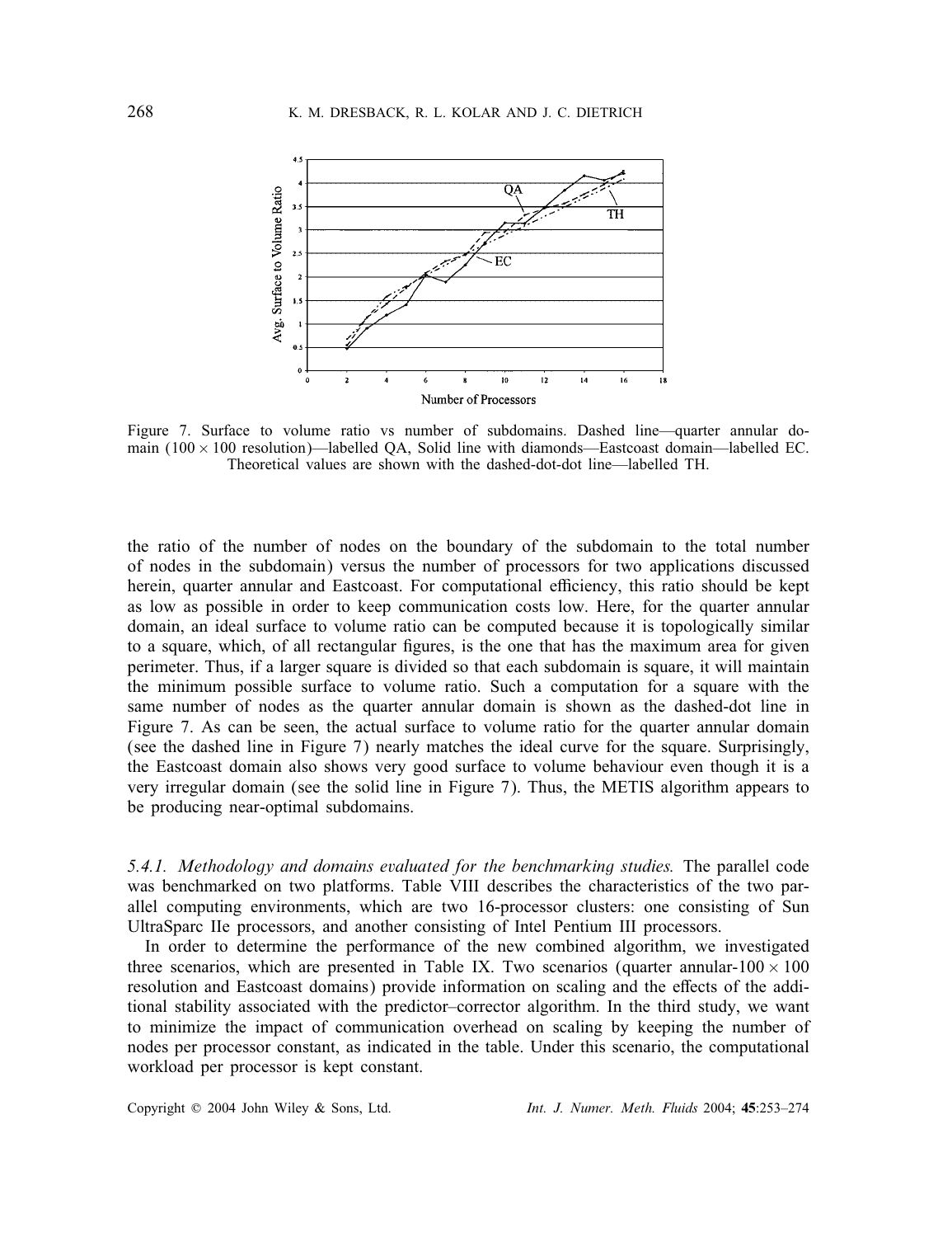| Attributes       | Sun Ultra Sparc IIe | Intel Pentium III |
|------------------|---------------------|-------------------|
| Speed            | 500 MHz             | 1 GHz             |
| Operating system | Solaris 8           | Linux             |
| Cache            | 256 MB              | 256 MB            |
| Memory           | 128 MB              | 256 MB            |
| Communication    | $100$ Mb/s          | $100$ Mb/s        |
| Compiler         | Sun Forte 6.0       | NAG               |
| MPI              | Sun ClusterTools    | MPIch             |

Table VIII. Comparison of the two computer architectures.

Table IX. Benchmarking studies—parameters.

| Parameters/<br>domains [study]  | Quarter annular<br>$(100 \times 100)$ [1] | Eastcoast | Quarter annular |
|---------------------------------|-------------------------------------------|-----------|-----------------|
| Number of nodes                 | 100 000                                   | 32947     | 5000-80 000     |
| Avg. number of nodes/processor  | varies                                    | varies    | 5000            |
| Time step (original)            | 30                                        | 60        | 25              |
| Time step (predictor-corrector) | 180                                       | 515       | 25              |

*5.4.2. Results of the benchmarking studies.* In this section, we focus on two main comparisons: (1) results when the global number of nodes remains constant; and (2) results when the average number of local nodes per processor remains constant. Results from the first study are shown in Figure 8. Figure 8(a) shows the actual run time information and Figure 8(b) shows the scaling results for the quarter annular domain. For the timing information, wallclock times were obtained for both algorithms at the time step indicated in Table IX for the Sun and Intel platforms. To develop the scaling results, we compared the timing results from each processor to the two processor simulation, which served as the baseline. In theory, the four processor simulation should run twice as fast as the two processor simulation, etc.; this theoretical speed-up is shown in Figure  $8(b)$  as a solid line. From these figures, we observe the following:

- As expected, the parallel version of the predictor-corrector algorithm also shows signi ficant stability gains. For example, with the quarter annular domain, we found a six-fold increase in the maximum time step with both serial and parallel versions.
- Results for both the Sun and Intel platforms indicate the predictor–corrector algorithm significantly reduces wall-clock time because of the gains in stability. Comparing the two platforms, we see that Intel results show a slightly faster wall-clock time as compared to the Sun results, which is most likely due to the higher clock speed of the Intel processors.
- Scalability results for both platforms show a near linear speed-up through the sixprocessor simulation, with a slight decrease as the number of processor increases. For both algorithms, we find the same trend with the slight decrease at the higher number of processors being more pronounced for the predictor–corrector algorithm.
- We also evaluated the Eastcoast domain (figures not shown) with the combined parallel, predictor–corrector algorithm and observed similar behaviour, e.g. an eight-fold increase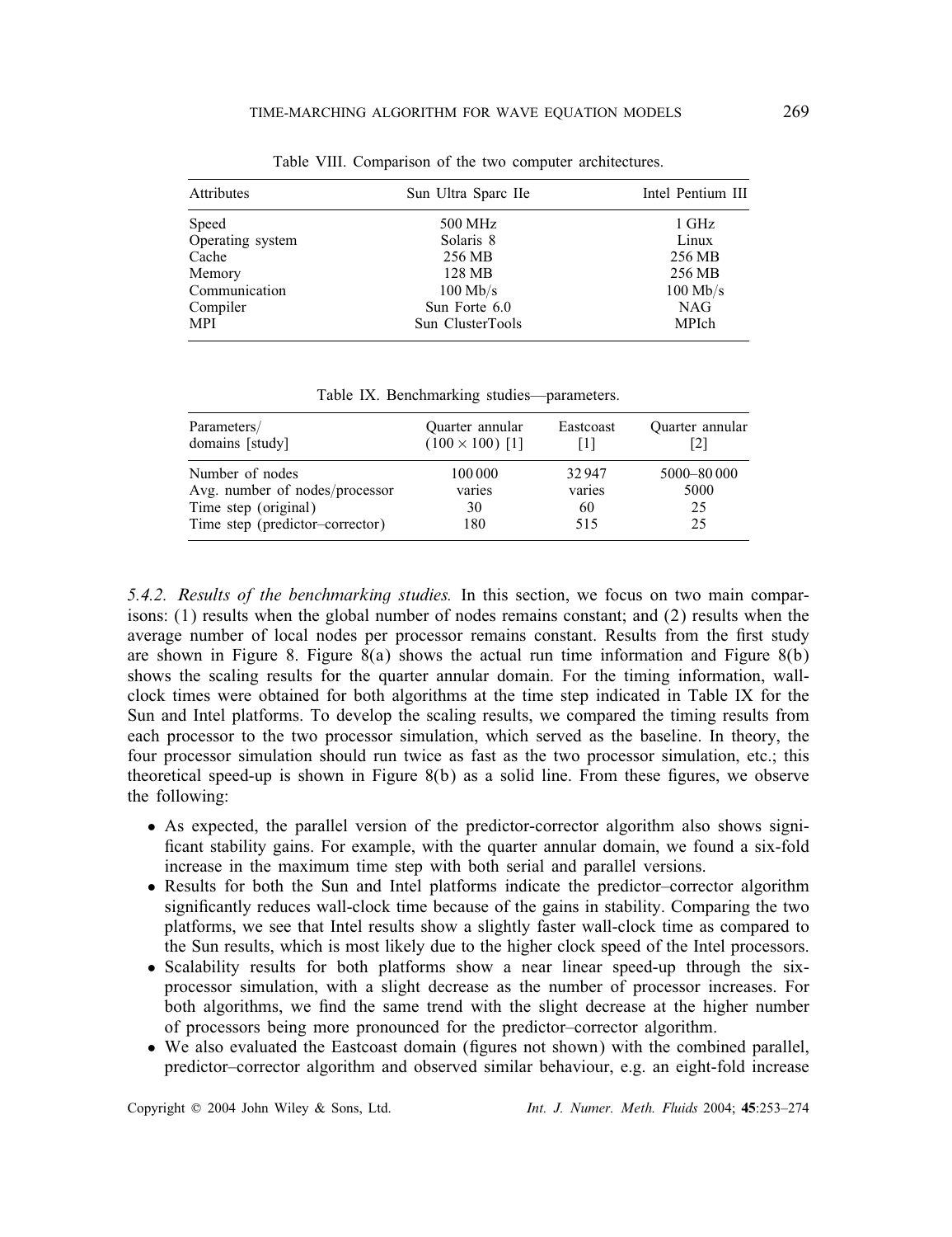

Figure 8. Benchmarking results for the quarter annular scenario with (a) showing the wall-clock time while  $(b)$  shows the speed-up vs two processors. (PO—original time-marching algorithm (Pentium), PPC—predictor–corrector time-marching algorithm (Pentium), SO—original time-marching algorithm (Sun) and SPC—predictor–corrector time-marching algorithm (Sun)). Solid line in (b) indicates the theoretical speed-up (linear).

in the maximum time step with both serial and parallel versions, good scaling, and lower wall-clock time for the predictor–corrector algorithm.

Figure 9 shows the timing results for the third study, where the quarter annular domain is used and the average number of nodes per processor is held constant. Significant differences in wall-clock time between the two algorithms exist because we use the same time step for both algorithms (recall the predictor–corrector algorithm requires twice the computation time per time step, thus causing the simulation to take approximately twice as long). In this study, the wall-clock time should theoretically remain constant as the number of processors increases because the average workload per processor remains constant. Results indicate the Sun platform has a significant increase in the wall-clock time from one to two processors, which does not occur for the Intel platform. This deviation from the constant theoretical results indicates communication overhead is greater for the Sun platform than for the Intel platform. For the Sun platform, wall-clock time continues to increase through the ten processor simulation, then levels out. For the Intel platform, the wall-clock times show less increase as the number of processors increases. Differences between the two platforms may be due to the communication configurations and MPI implementation.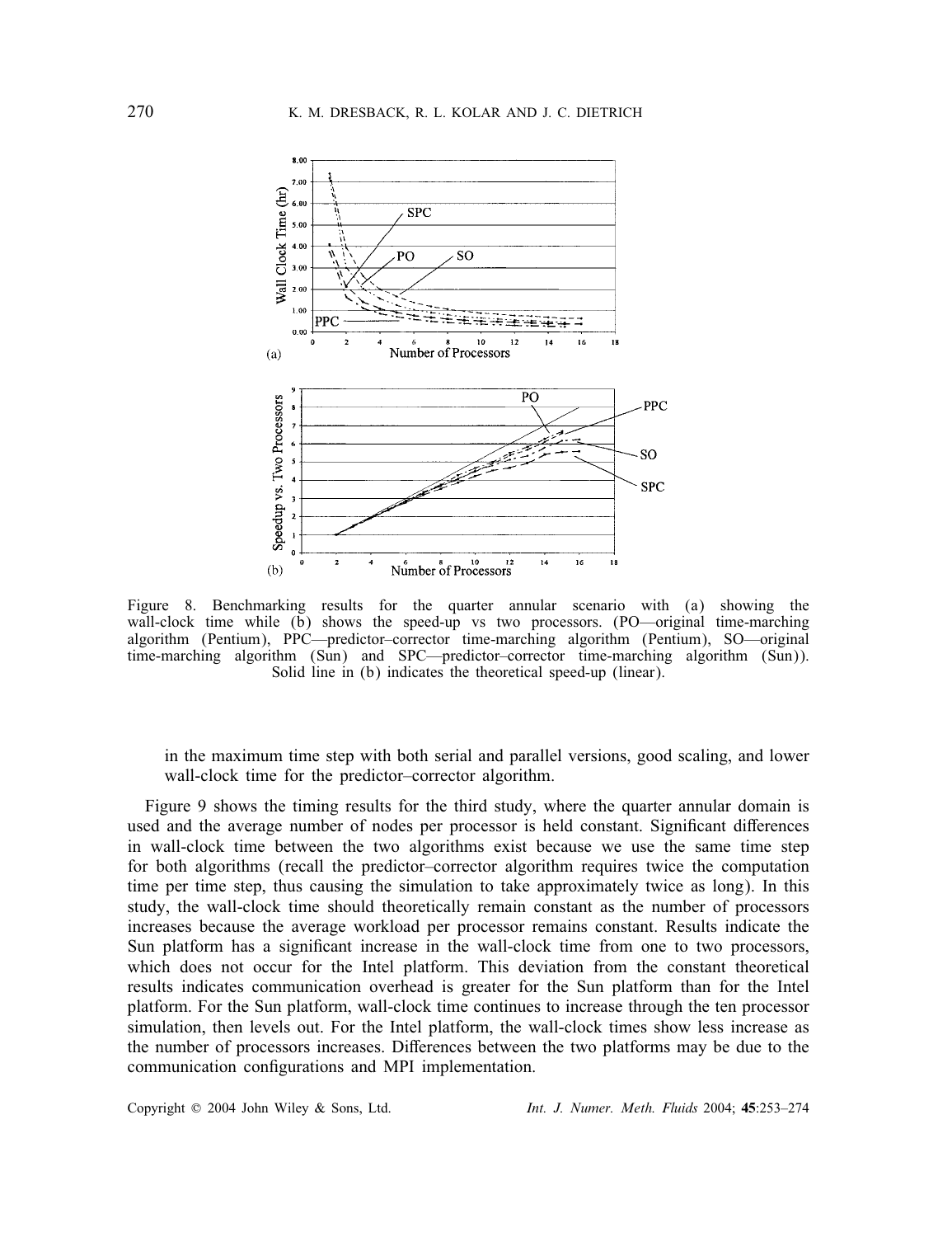

Figure 9. Benchmarking study results for the two time-marching algorithms where the time step is constant between the two algorithms in the quarter annular domain. (PO—original time-marching algorithm (Pentium), PPC—predictor–corrector time-marching algorithm (Pentium), SO—original time-marching algorithm (Sun) and SPC—predictor–corrector time-marching algorithm (Sun)).

## 6. CONCLUSIONS

In this paper, we develop and analyse a predictor–corrector algorithm for 2D, GWCE-based shallow water models. We quantify the effects of this new time-marching algorithm with respect to the stability and temporal accuracy (both globally and locally) for a wide variety of 2D domains and also look at the influence of mesh generating techniques  $(\lambda/\Delta x)$  versus LTEA) on the results for the Gulf of Mexico domain. Lastly, we evaluate the computational performance of the combined parallel/predictor–corrector algorithm, as compared to the original algorithm. The hypothesis put forth in Kolar *et al.* [5] suggest that the stability constraint stems primarily from the explicit evaluation of non-linear terms. From the results presented in this paper, it is evident that the stability constraint is indeed relaxed with the implicit evaluation of the non-linear terms, therefore confirming this hypothesis. Other major findings from this 2D study are listed below.

- With all of the non-linear terms treated implicitly, stability shows dramatic improvement, ranging from a minimum of a three-fold increase with the Gulf of Mexico domain  $(\lambda/\Delta x$  resolution) to a maximum of an eight-fold increase with the Eastcoast domain. As mentioned earlier, for this algorithm to be considered cost-effective, we must obtain at least a 100% change between the two algorithms (assuming one iteration of the corrector stage).
- Mesh generating techniques influence the allowable Courant number in the Gulf of Mexico for both algorithms. In particular, the LTEA mesh minimizes the spatial variability of the Courant number over the shelf break region, which coincides with the area where the extra refinement occurs in this mesh. The finer resolution produces a smaller allowable Courant number, but allows a larger percent increase from the original to the predictor–corrector.
- Resolution studies for the quarter annular domain show that the allowable Courant number with the original algorithm remains constant with increasing resolution; however, allowable Courant numbers increase with resolution for the predictor–corrector algorithm.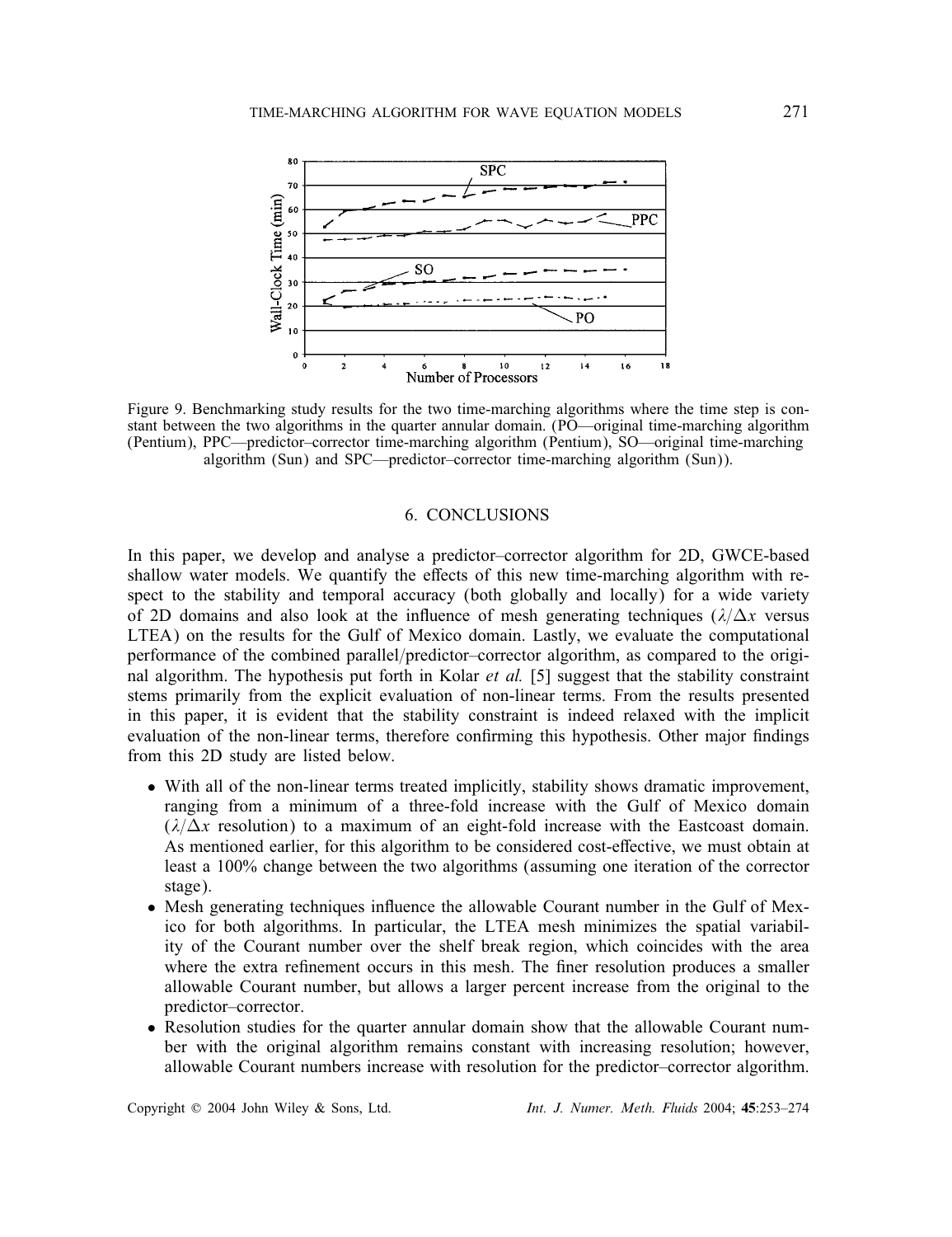- From the G sensitivity study, we see that the G values that produce minimal mass balance errors and errors in the generation of the non-linear constituents coincide with those that allow the maximum stable time step (i.e.  $1 \le G/\tau_{\text{max}} \le 10$ ).
- Global temporal accuracy (convergence rate) studies show that the predictor–corrector algorithm reduces absolute error and increases the order of accuracy from approximately first order to nearly second order.
- From the local temporal accuracy studies, we determined the predictor–corrector algorithm decreases errors by approximately two orders of magnitude, as compared to the original algorithm at the same time step.
- When evaluating the predictor–corrector algorithm with a time step that is at least twice that of the original algorithm, we found that the predictor–corrector algorithm still produces less error in most of the components (approximately 81%) than the original algorithm.
- Results from the combined parallel/predictor–corrector algorithm show that it signi ficantly reduces simulation times as compared to the parallel algorithm that does not use predictor-corrector time marching. Thus, the enhanced stability allows us to produce quick results for time-sensitive applications.
- For both computing platforms (Intel and Sun) the combined algorithm achieves nearly ideal speedup through six processors, with slight tapering-off as the number of processors is increased. More importantly, when the workload per processor is kept nearly constant, the scaling at a higher number of processors is more ideal.

## NOMENCLATURE

- **A** atmospheric force  $(L^2/T^2)$ <br>C<sub>r</sub> Courant number, equals c<sub>2</sub>
- $C_r$  Courant number, equals  $c\Delta t/\Delta x$ <br> $C^0$  set of continuous functions over 9
- $C^0$  set of continuous functions over  $\Omega$  whose first derivative is, at most, discontinuous at a finite number of points in O at a finite number of points in  $\Omega$
- G numerical parameter in the generalized wave continuity equation  $(1/T)$ <br>  $H$  total fluid denth equals  $h + \zeta(L)$
- H total fluid depth, equals  $h + \zeta(L)$ <br>L symbol for primitive continuity  $\epsilon$
- $L$  symbol for primitive continuity equation<br> $M$  symbol for primitive momentum equation
- symbol for primitive momentum equation, non-conservative form
- $M<sup>c</sup>$  symbol for primitive momentum equation, conservative form<br>
T macroscopic stress tensor  $(M/LT<sup>2</sup>)$
- **T** macroscopic stress tensor  $(M/LT^2)$ <br>w<sup>G</sup> symbol for the generalized wave co
- $W^G$  symbol for the generalized wave continuity equation<br>  $\frac{c}{\sqrt{gh}}$
- c linear wave celerity, equals  $\sqrt{gh}$ <br>f Coriolis parameter, equals 2 $\Omega$  sin
- f Coriolis parameter, equals  $2\Omega \sin \phi$ <br>q gravity  $|g| (L/T^2)$
- g gravity  $|\mathbf{g}| (L/T^2)$ <br>h bathymetry  $(L)$
- $h$  bathymetry  $(L)$ <br> $k$  time weighting
- k time weighting parameter or temporal index<br>p pressure  $(M/LT^2)$
- p pressure  $(M/LT^2)$ <br>p<sub>a</sub> atmospheric pressure
- $p_a$  atmospheric pressure  $(M/LT^2)$ <br>time
- $t$  time<br>  $\mathbf{v}$  dentl
- depth-averaged velocity of the fluid  $(L/T)$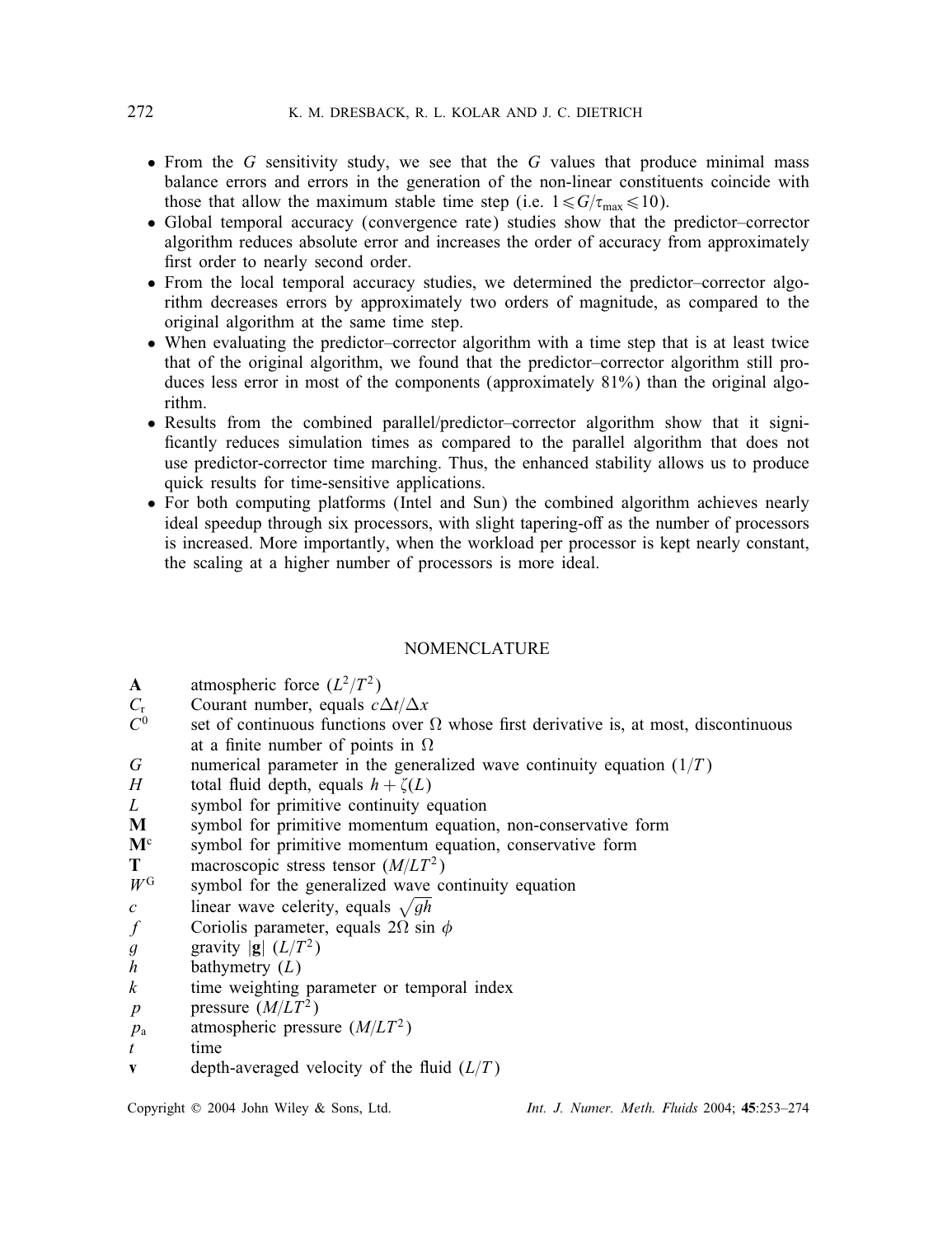## *Greek letters*

- $\Omega$  angular velocity of the earth (1/T)<br>  $\alpha$  Earth elasticity factor
- $\alpha$  Earth elasticity factor<br>eddy viscosity  $(L^2/T)$
- $\epsilon$  eddy viscosity  $(L^2/T)$ <br>
elevation of water sur-
- elevation of water surface above the datum  $(L)$
- $\eta$  $\eta$  Newtonian equilibrium tidal potential wavelength
- $\lambda$  wavelength<br>  $\rho$  density  $(M)$
- $\rho$  density  $(M/V)$ <br>  $\tau$  linearized botto
- linearized bottom friction  $(1/T)$

*Special symbols and operators*

- $\nabla$  nabla (grad) operator in x-y plane (1/L)<br> $\nabla \cdot$  divergence operator in x-y plane (1/L)
- $\nabla \cdot$  divergence operator in *x-y* plane (1/*L*)<br> $\partial/\partial t$  partial derivative (1/*T*)
- partial derivative  $(1/T)$

#### ACKNOWLEDGEMENTS

Financial support for this research was provided in part by the National Science Foundation under the contracts ACI-9623592 and EEC-9912319 and the United States Department of Education GAANN Fellowship. Any opinions, findings and conclusions or recommendations expressed in this material are those of the authors and do not necessarily reflect those of the funding agencies. We would also like to thank Henry Neeman, director of OSCER (OU Supercomputing Center for Education and Research) for his contributions. Lastly, we thank the anonymous reviewers for their constructive comments.

#### **REFERENCES**

- 1. Dresback KM, Kolar RL. Implicit time-marching algorithm for shallow water models based on the generalized wave continuity equation. *International Journal for Numerical Methods in Fluids* 2001; 36:925-945.
- 2. Lynch DR, Gray WG. A wave equation model for finite element tidal computations. Computers and Fluids 1979; 7(3):207–228.
- 3. Kinnmark IPE. The shallow water wave equations: formulations, analysis and application. In *Lecture Notes in Engineering*, Brebbia CA, Orszag SA (eds), vol. 15. Springer: Berlin, 1996; 1–187.
- 4. Luettich RA, Westerink JJ, Scheffner NW. ADCIRC: an advanced three-dimensional circulation model for shelves, coasts and estuaries. Report 1: theory and methodology of ADCIRC-2DDI and ADCIRC-3DL. *Technical Report DRP-92-6*, Department of the Army, USACE, Washington, DC, 1992.
- 5. Kolar RL, Looper JP, Westerink JJ, Gray WG. An improved time marching algorithm for GWC shallow water models. In *CMWR XII Volume 2: Computational Methods in Surface Flow and Transport Problems*, Burganos VNI, Karatzas GP, Payatakes AC, Brebbia CA, Gray WG, Pinder GF (eds). Computational Mechanics Publications: Southampton, 1998; 379 –385.
- 6. Lee JK, Froehlich DC. *Review of literature on the nite-element solution of the equations of two-dimensional* surface-water flow in the horizontal plane. U.S. Geological Survey Circular 1009, USDOI, Denver, CO., 1986.
- 7. Gray WG, Lynch DR. Time-stepping schemes for finite element tidal model computations. Advances in Water *Resources* 1977; 1(2):83– 95.
- 8. Kinnmark IPE, Gray WG. An implicit wave equation model for the shallow water equations. *Advances in Water Resources* 1984; 7:168–171.
- 9. Blain CA, Westerink JJ, Luettich RA. The influence of domain size on the response characteristics of a hurricane storm surge model. *Journal of Geophysical Research* 1994; 99:18467–18479.
- 10. Blain CA, Westerink JJ, Luettich RA. Grid convergence studies for the prediction of hurricane storm surge. *International Journal for Numerical Methods in Fluids* 1998; 26:369 – 401.
- 11. Hagen SC, Westerink JJ, Kolar RL. Two-dimensional, unstructured mesh generation for tidal models. *International Journal for Numerical Methods in Fluids* 2001: 35:669-686.